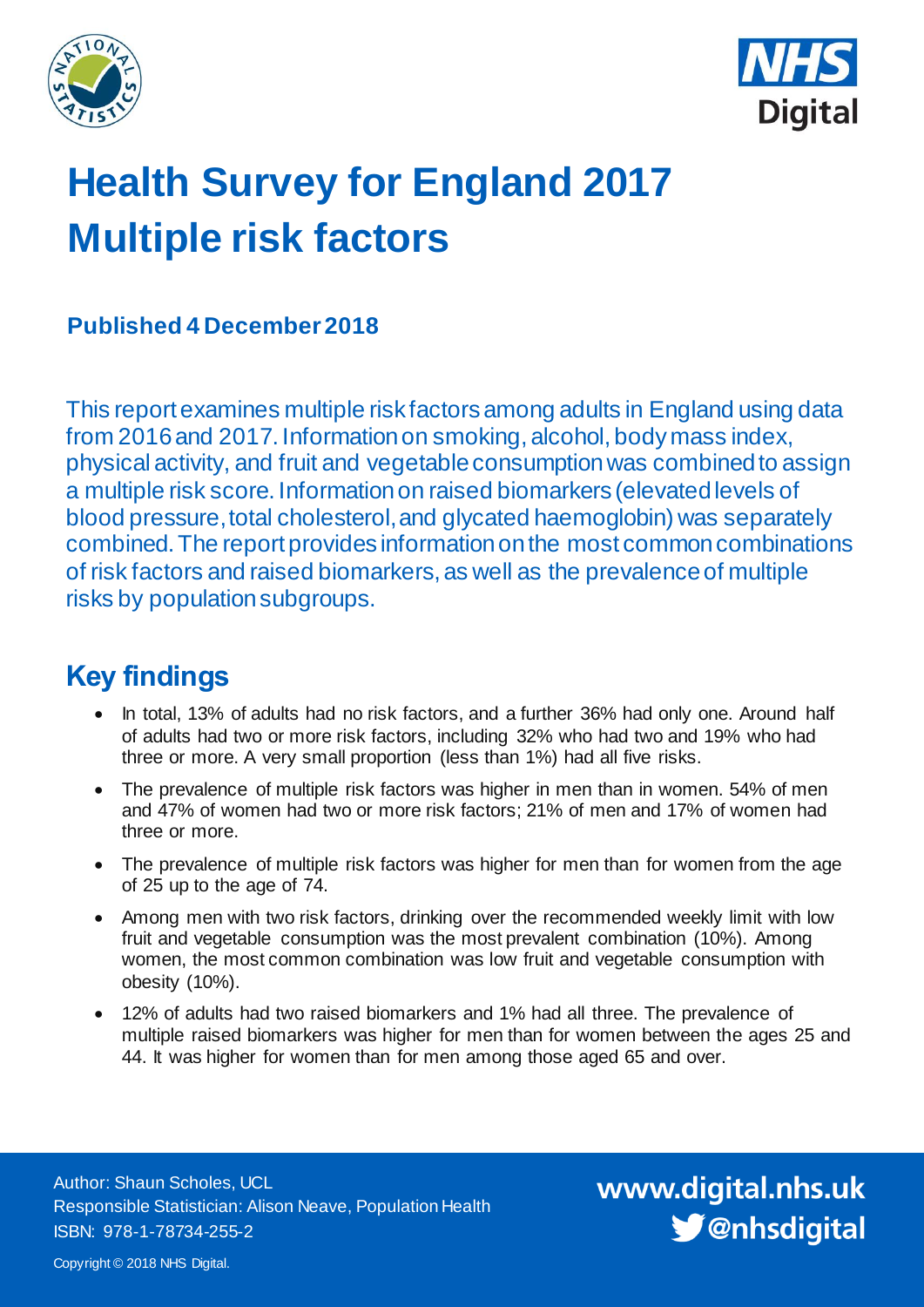| <b>Contents</b>                                                                           |    |
|-------------------------------------------------------------------------------------------|----|
| <b>Key findings</b>                                                                       | 1  |
| This is a National Statistics publication                                                 | 3  |
| <b>Introduction</b>                                                                       | 4  |
| Contents                                                                                  | 4  |
| Background                                                                                | 5  |
| <b>Methods and definitions</b>                                                            | 7  |
| Risk factors based on interview data                                                      | 7  |
| Raised biomarkers based on nurse visit data                                               | 8  |
| Age-standardisation                                                                       | 9  |
| About the survey estimates                                                                | 9  |
| Prevalence and combinations of multiple risks                                             | 10 |
| Prevalence of multiple risks, by age and sex                                              | 10 |
| Combinations of risk types, by age and sex                                                | 11 |
| Prevalence of multiple risks, by region                                                   | 13 |
| Prevalence of multiple risks, by equivalised household income                             | 13 |
| Prevalence of multiple risks, by Index of Multiple Deprivation                            | 14 |
| Prevalence of multiple risks, by ethnicity                                                | 16 |
| Prevalence of multiple risks, by doctor-diagnosed cardiovascular<br>disease               | 17 |
| Prevalence of multiple risks, by longstanding mental or other<br>condition                | 18 |
| Prevalence and combinations of multiple raised biomarkers                                 | 19 |
| Prevalence of multiple raised biomarkers, by age and sex                                  | 19 |
| Combinations of multiple raised biomarkers, by age and sex                                | 20 |
| Prevalence of multiple raised biomarkers, by population subgroups 22                      |    |
| Prevalence of multiple raised biomarkers, by number of risks based<br>on interviewer data | 23 |

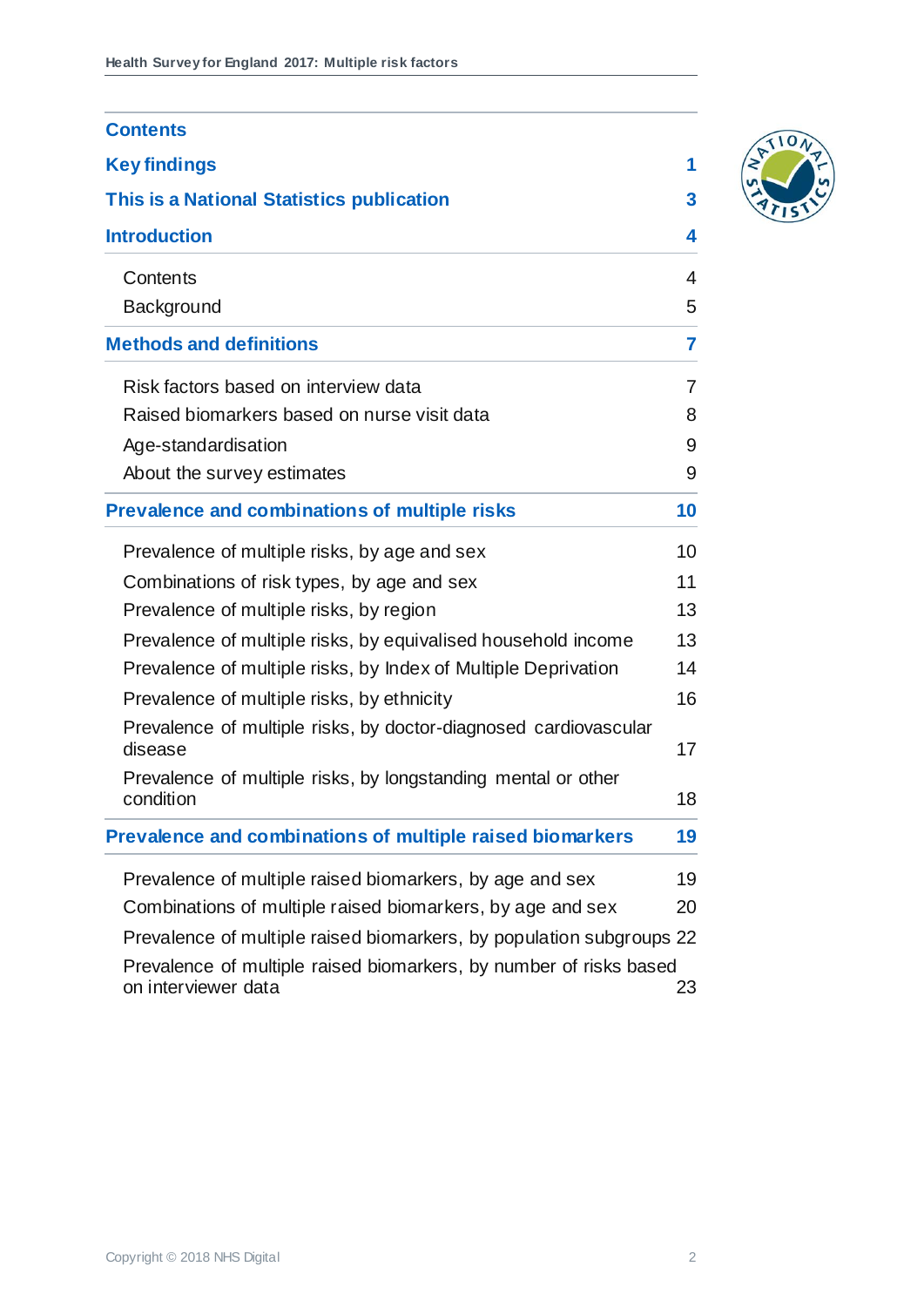### **This is a National Statistics publication**

National Statistics status means that official statistics meet the highest standards of trustworthiness, quality and public value.

All official statistics should comply with all aspects of the Code of Practice for Official Statistics. They are awarded National Statistics status following an assessment by the Authority's regulatory arm. The Authority considers whether the statistics meet the highest standards of Code compliance, including the value they add to public decisions and debate.

It is NHS Digital's responsibility to maintain compliance with the standards expected of National Statistics. If we become concerned about whether these statistics are still meeting the appropriate standards, we will discuss any concerns with the Authority promptly. National Statistics status can be removed at any point when the highest standards are not maintained, and reinstated when standards are restored.

Find out more about the Code of Practice for Official Statistics at [www.statisticsauthority.gov.uk/assessment/code-of-practice](http://www.statisticsauthority.gov.uk/assessment/code-of-practice)

ISBN 978-1-78734-255-2

This report may be of interest to members of the public, policy officials, people working in public health and to commissioners of health and care services to see the prevalence of multiple risk factors among adults in England and could be used to inform future health improvement and disease prevention strategies.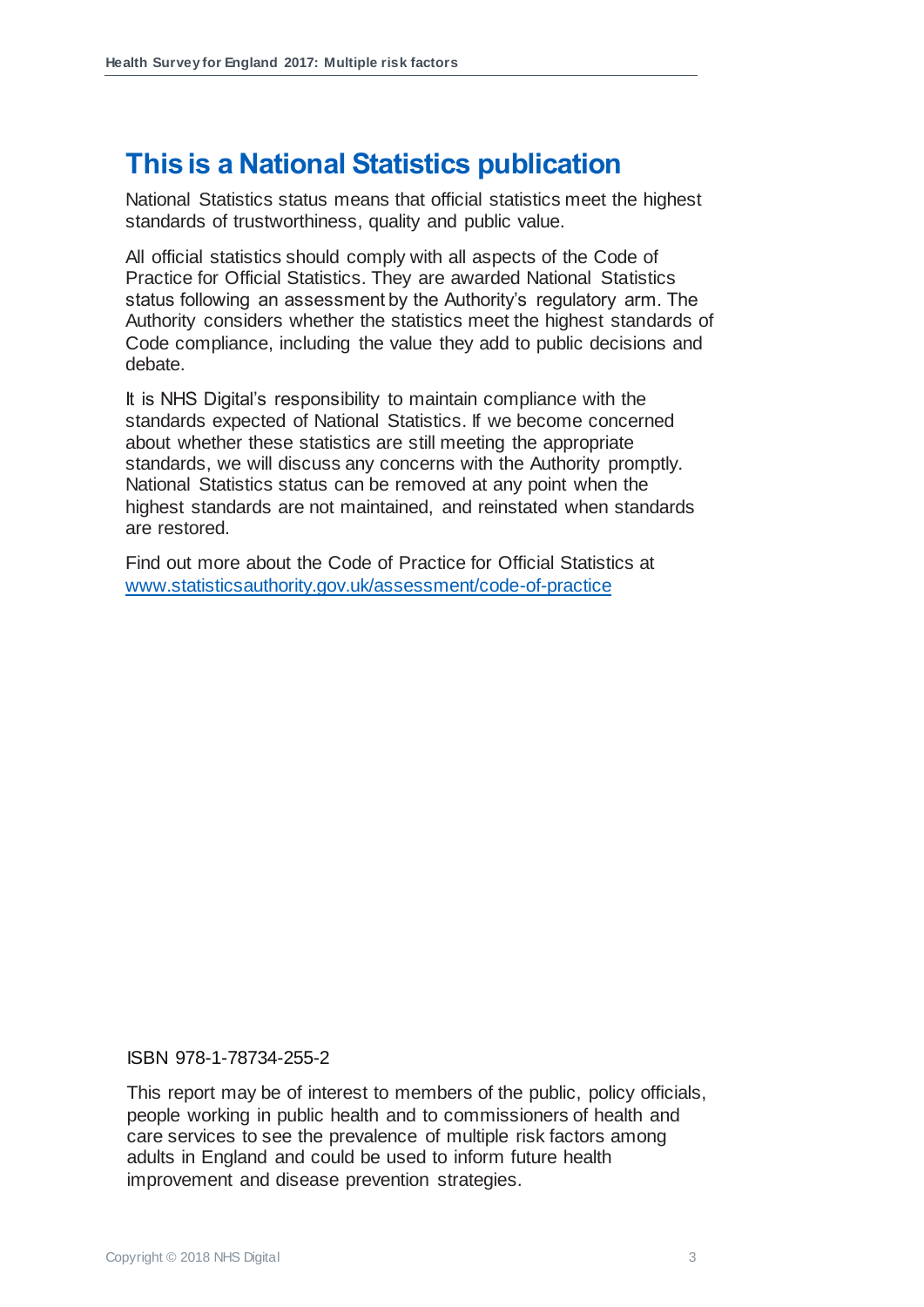# <span id="page-3-0"></span>**Introduction**

#### <span id="page-3-1"></span>**Contents**

This report presents data on multiple risk factors among adults who participated in the Health Survey for England (HSE) in 2016 and 2017. It describes the prevalence of multiple risk factors (reported current cigarette smoking, above recommended alcohol consumption, below recommended fruit and vegetable consumption, physical inactivity, and obesity based on measured height and weight). The co-existence of these is described in different population groups defined by age and sex, region, income, area deprivation, ethnicity, longstanding mental condition, and doctordiagnosed cardiovascular disease. It also examines the most common combinations of risk factors.

There is growing evidence on the co-occurrence of 'unhealthy lifestyle behaviours' such as smoking and alcohol consumption, but information is scarce about the extent to which individuals have multiple uncontrolled biological risk factors. This report presents data on three uncontrolled risk factors based on biophysical measurements (hereafter referred to as 'raised biomarkers', comprising raised blood pressure, total cholesterol, and glycated haemoglobin). In addition, it examines the association between the number of risk factors<sup>1</sup> and the number of raised biomarkers.<sup>2</sup> Detailed tables accompanying this report are available via [https://digital.nhs.uk/pubs/hse2017.](https://digital.nhs.uk/pubs/hse2017)

Taken together, this report includes data on the majority of the risk factors thought to be driving most of the death and disability in the UK.<sup>3</sup> Examples of strategies implemented in eight local areas in England to tackle multiple unhealthy risk factors were set out in a recent report commissioned by the Department of Health and Social Care.<sup>4</sup>

<sup>&</sup>lt;sup>1</sup> In this report, 'risk factors' refers to any of: reported current cigarette smoking, above recommended alcohol consumption, below recommended fruit and vegetable consumption, physical inactivity, and obesity based on measured height and weight.

 $2$  In this report, 'raised biomarkers' refers to any of: raised blood pressure, raised total cholesterol, and raised glycated haemoglobin.

<sup>&</sup>lt;sup>3</sup> According to the 2016 ranking, the top eleven risk factors thought to be driving the most death and disability combined in the UK are as follows: tobacco; dietary risks; high blood pressure; high body mass index; alcohol and drug use; high total cholesterol; high fasting plasma glucose; occupational risks; air pollution; impaired kidney function; and low physical activity. Institute for Health Metrics and Evaluation [\(http://www.healthdata.org/united-kingdom](http://www.healthdata.org/united-kingdom)).

<sup>4</sup> Evans H and Buck D. *Tackling multiple unhealthy risk factors. Emerging lessons from practice*. The King's Fund, London, 2018. Available at[: https://www.kingsfund.org.uk/sites/default/files/2018-](https://www.kingsfund.org.uk/sites/default/files/2018-03/Tackling%20multiple%20unhealthy%20risk%20factors%20-%20full%20report.pdf) [03/Tackling%20multiple%20unhealthy%20risk%20factors%20-%20full%20report.pdf](https://www.kingsfund.org.uk/sites/default/files/2018-03/Tackling%20multiple%20unhealthy%20risk%20factors%20-%20full%20report.pdf)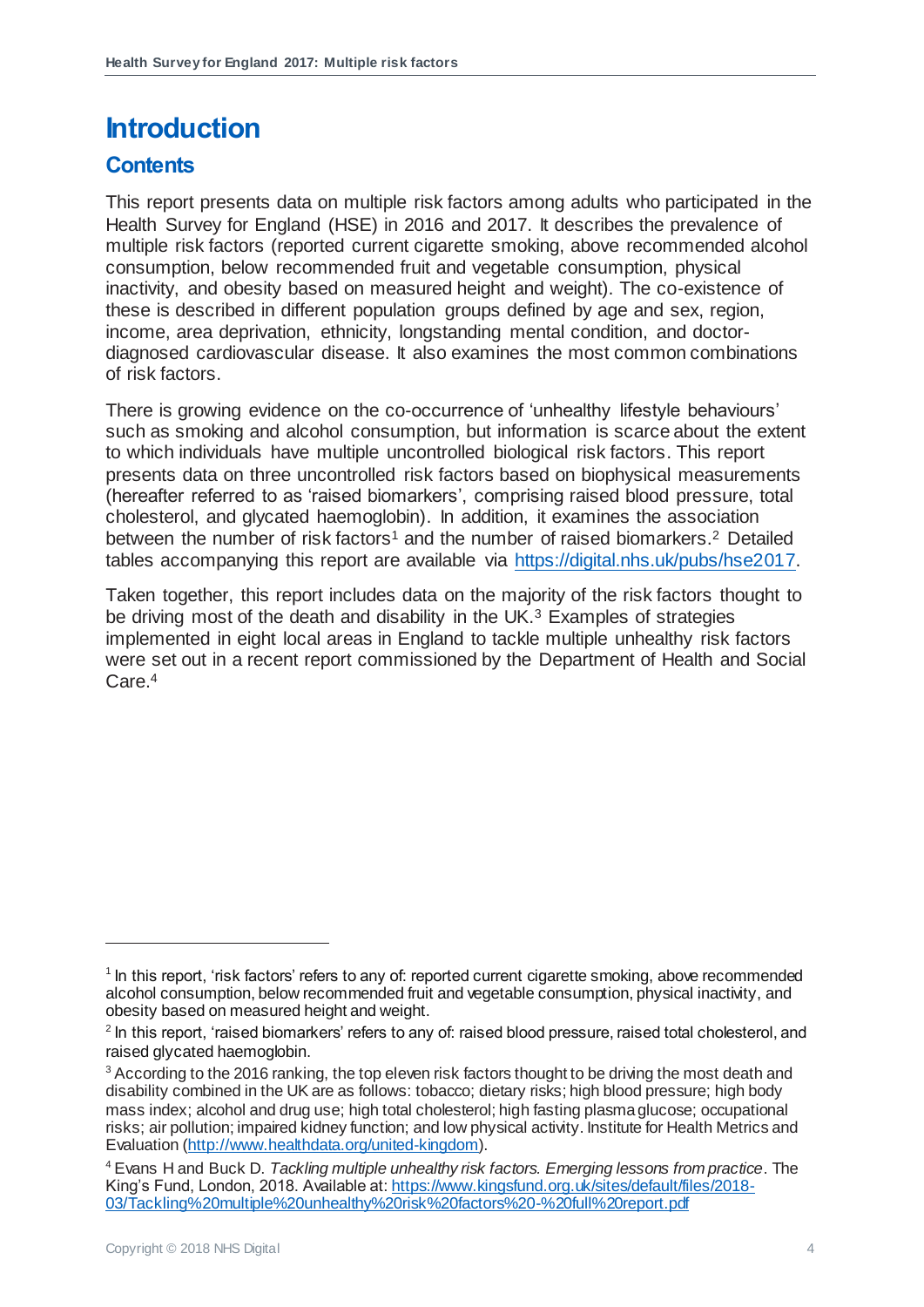#### <span id="page-4-0"></span>**Background**

<span id="page-4-2"></span><span id="page-4-1"></span>1

Risk factors such as cigarette smoking,<sup>5</sup> heavy alcohol consumption,<sup>6</sup> physical inactivity,<sup>7</sup> having a diet low in fruit and vegetables,<sup>8</sup> and obesity<sup>9</sup> are leading modifiable causes of non-communicable diseases (NCDs) worldwide. Elevated levels of certain biological factors are also major causes of cardiovascular disease (CVD). For example, raised blood pressure,<sup>10</sup> cholesterol (hyperlipidaemia),<sup>11</sup> and blood sugar (hyperglycaemia)<sup>12</sup> are leading risk factors for heart attack and stroke.

<span id="page-4-3"></span>While empirical data exist about the health impacts of these separate risk factors, increasing evidence suggests that a substantial proportion of adults in the UK have multiple risks to their health. For example, an analysis based on data from HSE 2003 found that 68% of adults (aged 16 to 64) in England had two or more of the four risk factors considered and that 25% had three or more. <sup>13</sup> Recent analyses of the Scottish Health Survey (SHeS) data from the years 2013 to 2016 combined found that 31% of adults had multiple risk factors (two or more).<sup>14</sup> Using HSE 2010 data, information on a broader set of seven variables showed that more than a third of adults in England had two risk factors and a further third had three or more.<sup>15</sup> The same study showed that the increase in the prevalence of multiple risks from young to middle age was mainly due to the rise with age in the prevalence of raised total cholesterol,

[http://apps.who.int/iris/bitstream/handle/10665/79059/WHO\\_DCO\\_WHD\\_2013.2\\_eng.pdf?sequence=1](http://apps.who.int/iris/bitstream/handle/10665/79059/WHO_DCO_WHD_2013.2_eng.pdf?sequence=1)

<sup>11</sup> Verschuren WMM, Jacobs DR, Bloemberg BPM, et al*. Serum Total Cholesterol and Long-term Coronary Heart Disease Mortality in Different Cultures: Twenty-five-Year Follow-up of the Seven Countries Study*. JAMA 1995;**274(2)**:131-136.

<sup>12</sup> Stratton IM, Adler AI, Neil AW, et al. *Association of glycaemia with macrovascular and microvascular complications of type 2 diabetes (UKPDS 35): prospective observational study*. BMJ 2000;**321**:405-12.

<sup>13</sup> Poortinga W. *The prevalence and clustering of four major lifestyle risk factors in an English adult population*. Preventive Medicine 2007;**44**:124-128. The risk factors considered in that study were: smoking, heavy drinking, lack of fruit and vegetable consumption, and physical activity.

<sup>14</sup> Terje A (2017). Chapter 6: Multiple risks. In McLean J, Christie S and Gray L (eds). *The Scottish Health Survey 2016 edition – Volume 1: Main Report*. Edinburgh, Scottish Government. Available from: [http://www.gov.scot/Resource/0052/00525472.pdf.](http://www.gov.scot/Resource/0052/00525472.pdf) The multiple risk factors considered in that study were: smoking, harmful drinking, low physical activity and obesity.

<sup>15</sup> Chapter 3 'Risk Factors' in Davies SC. *Annual Report of the Chief Medical Officer, Volume One, 2011. On the State of the Public's Health. London,* Department of Health 2012. [https://assets.publishing.service.gov.uk/government/uploads/system/uploads/attachment\\_data/file/141](https://assets.publishing.service.gov.uk/government/uploads/system/uploads/attachment_data/file/141774/CMO_Annual_Report_2011_Chapter_3.pdf) [774/CMO\\_Annual\\_Report\\_2011\\_Chapter\\_3.pdf](https://assets.publishing.service.gov.uk/government/uploads/system/uploads/attachment_data/file/141774/CMO_Annual_Report_2011_Chapter_3.pdf) . The risk factors considered in that study were: smoking, binge drinking, low fruit and vegetable consumption, obesity, diabetes, high blood pressure, and raised cholesterol.

<sup>5</sup> Carter BD, Abnet CC, Feskanich D, et al. *Smoking and Mortality – Beyond Established Causes*. New England Journal of Medicine 2015;**372**:631-640.

<sup>6</sup> Xi B, Veeranki SP, Zhao M, et al. *Relationship of alcohol consumption to all-cause, cardiovascular, and cancer-related mortality in US adults.* Journal of the American College of Cardiology 2017; **70**(8):913-922.

<sup>7</sup> Lee IM, Shiroma EJ, Lobelo F, et al. *Effect of physical inactivity on major non-communicable diseases worldwide: an analysis of burden of disease and life expectancy*. Lancet 2012;**380**:219-229.

<sup>8</sup> Aune D, Giovannucci E, Boffetta P, et al. *Fruit and vegetable intake and the risk of cardiovascular disease, total cancer and all-cause mortality-a systematic review and dose-response meta-analysis of prospective studies*. International Journal of Epidemiology 2017;**46**:1029-1056.

<sup>9</sup> Prospective Studies Collaboration. *Body-mass index and cause-specific mortality in 900,000 adults: collaborative analyses of 57 prospective studies*. Lancet 2009;**373**;1083-1096.

<sup>10</sup> World Health Organization. *A global brief on hypertension: silent killer, global public health crisis.*  World Health Organization*.* Geneva. 2013.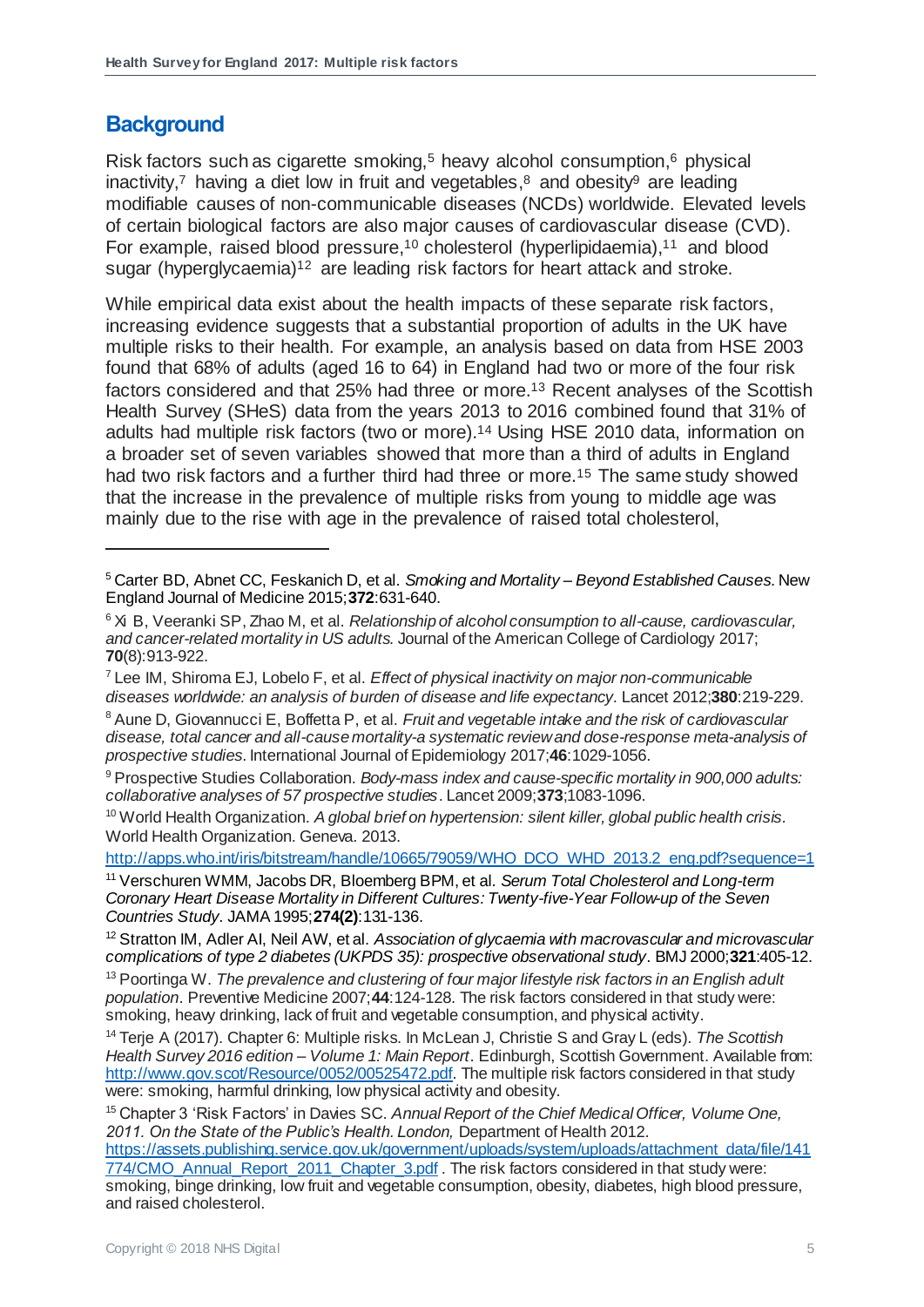hypertension, obesity and diabetes.<sup>[15](#page-4-1)</sup> Differences between areas in the prevalence of multiple risks were mainly due to the higher prevalence of smoking, obesity and diabetes in the most deprived neighbourhoods. [15](#page-4-1)

In addition to describing the prevalence of multiple risk factors, previous studies have presented the most prevalent combinations of risk factors. For example, the SHeS 2013 to 2016 analyses showed the most common combination of two risk factors to be failing to meet the UK physical activity guidelines with obesity (9% of all adults).<sup>[14](#page-4-2)</sup>

Recent studies have examined risk factor 'clustering'. A number of studies describe clustering in terms of co-occurring risk factors within individuals whose prevalence is higher or lower than could have been expected given the prevalence of the individual risk factors in the study population. [13](#page-4-3) Alternatively, a number of studies describe clustering in terms of underlying patterns in risk behaviours identified through advanced statistical methods including latent class analysis. For example, tobacco use, excessive alcohol consumption, poor diet and, to a lesser extent, inactivity have been shown to co-occur within an 'elevated risk' cluster.<sup>16</sup> The likelihood of individuals belonging to such 'elevated risk' clusters has been shown to be significantly higher among younger and more socio-economically disadvantaged adults.[16](#page-5-0)

<span id="page-5-0"></span>Addressing multiple risks is important from a public health perspective as evidence suggests that the combination of risks is more detrimental to people's health than can be expected from the added individual risks alone. In an analysis of the UK Health and Lifestyle Survey, persons with four risk behaviours (cigarette smoking, high alcohol intake, physical inactivity, and a low fruit and vegetable intake) had a 3.5 fold increase in risk of mortality compared with those with none of these behaviours.<sup>17</sup>

Interventions which attempt to modify multiple risk factors may be a more efficient and cost-effective way of improving overall health than interventions that tackle specific risks such as smoking cessation or physical activity promotion. Interventions focusing on multiple risks have demonstrated improved health outcomes compared with single behaviour interventions.18,19 NICE (the National Institute for Health and Care Excellence) guidance for health practitioners and the public on preventing excess weight gain highlights the importance of addressing both physical activity and diet.<sup>20,21</sup>

<sup>16</sup> Hobbs M, Duncan MJ, Collins P, et al. *Clusters of health behaviours in Queensland adults are associated with different socio-demographic characteristics*. Journal of Public Health 2018: <https://doi.org/10.1093/pubmed/fdy043>

<sup>17</sup> Kvaavik E, Batty D, Ursin G, et al. *Influence of individual and combined health behaviors on total and cause-specific mortality in men and women*. Archives of Internal Medicine. 2010;**170**:711–718. <sup>18</sup> Goldstein M, Whitlock E, Depue J. *Multiple behavioural risk factor interventions in primary care. Summary of research evidence.* American Journal of Preventive Medicine. 2004;**27**:61-79.

<sup>19</sup> Hyman D, Pavlik V, Taylor W et al. *Simultaneous vs sequential counselling for multiple behaviour change*. Archives of Internal Medicine. 2007;**167**:1152-1158.

<sup>20</sup> National Institute of Health and Care Excellence*. Preventing excess weight gain. NG7.* Available at: [www.nice.org.uk/guidance/ng7/resources/preventing-excess-weight-gain-pdf-51045164485](http://www.nice.org.uk/guidance/ng7/resources/preventing-excess-weight-gain-pdf-51045164485)

<sup>21</sup> National Institute for Health and Care Excellence. *NICE impact. Cardiovascular disease prevention.* London: NICE, 2018. Available at[: https://www.nice.org.uk/Media/Default/About/what-we-do/Into](https://www.nice.org.uk/Media/Default/About/what-we-do/Into-practice/measuring-uptake/nice-impact-cardiovascular-disease-prevention.pdf)[practice/measuring-uptake/nice-impact-cardiovascular-disease-prevention.pdf](https://www.nice.org.uk/Media/Default/About/what-we-do/Into-practice/measuring-uptake/nice-impact-cardiovascular-disease-prevention.pdf)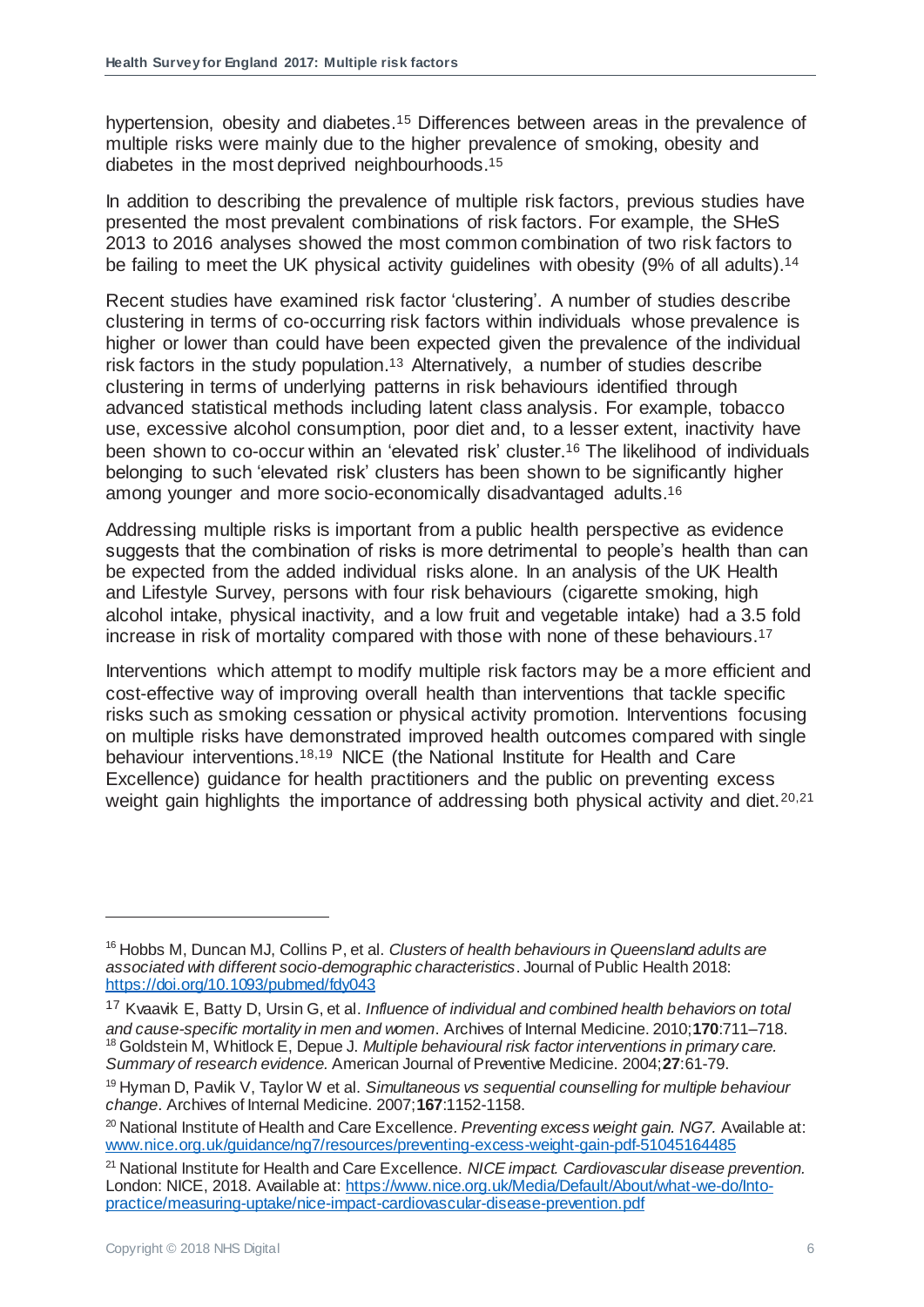# <span id="page-6-0"></span>**Methods and definitions**

#### <span id="page-6-1"></span>**Risk factors based on interview data**

A recent systematic review on multiple risk behaviours found that smoking, alcohol use, unhealthy diet and physical inactivity were the most common behaviours studied.<sup>22</sup> These four risk behaviours were specifically mentioned in the World Health Organization's (WHO) Action Plan for the global strategy for the prevention and control of NCDs.<sup>23</sup> For the purpose of this report, obesity was included along with these four 'unhealthy lifestyles' to be consistent with similar analyses conducted using the HSE<sup>24</sup> and SHeS.<sup>25</sup>

This report therefore focuses on five risk factors for poor health based on data collected by HSE interviewers: reported cigarette smoking, levels of alcohol consumption indicating increased or higher risk of harm, low fruit and vegetable consumption, physical inactivity, and obesity based on measured height and weight. These are defined as follows:

- Being a current cigarette smoker;
- Drinking more than the UK recommended weekly guidelines (more than 14 units a week)<sup>26</sup>;
- Consuming fewer than the recommended five portions of fruit and vegetables per day27;
- Being physically inactive: spending less than 30 minutes per week in moderate-to-vigorous intensity physical activity (MVPA); and
- Being obese according to the WHO Body Mass Index (BMI) classification (BMI  $≥30kg/m²$ ).<sup>28</sup>

<sup>22</sup> Meader N, King K, Moe-Byrne T et al. *A systematic review on the clustering and co-occurrence of multiple risk behaviours*. BMC Public Health 2016;**16(1)**:1-9.

<sup>23</sup> World Health Organization. *2008–2013 Action plan for the global strategy for the prevention and control of noncommunicable diseases: Prevent and control cardiovascular diseases, cancers, chronic respiratory diseases and diabetes.* Geneva, Switzerland: WHO 2008.

 $24$  Davies SC (2012), cited in note [155](#page-4-1).

 $25$  Terje A (2017), cited in not[e 144](#page-4-2). Note that in that analysis, physical inactivity was defined in terms of failing to meet the UK guidelines for sufficient aerobic activity. For the purpose of this report, the term physical inactivity only encompasses those who spent less than 30 minutes/week in MVPA. See note [30](#page-7-1) below for the rationale.

<sup>&</sup>lt;sup>26</sup> In 2016, the UK Chief Medical Officers (CMOs) published new guidelines on low risk drinking. In a move away from daily limits, it is now recommended that men and women should not regularly (defined as most weeks) drink more than 14 units a week. Drinking at this level is considered to be 'low risk', and adults who regularly drink up to this amount are advised to spread their drinking over three or more days. Above this level is considered to be 'increased risk', for men this is now above 14 units and up to 50 units, and for women over 14 units and up to 35 units per week. Men who regularly drink more than 50 units a week and women more than 35 units, are described as 'higher risk drinkers'. See [https://assets.publishing.service.gov.uk/government/uploads/system/uploads/attachment\\_data/file/545](https://assets.publishing.service.gov.uk/government/uploads/system/uploads/attachment_data/file/545937/UK_CMOs__report.pdf) 937/UK\_CMOs\_report.pdf

<sup>27</sup> Department of Health 2001. *Five-a-day update.* The Stationery Office, London.

<sup>&</sup>lt;sup>28</sup> See the HSE 2017 Adult and Child Overweight and Obesity report for further information about using BMI as an indicator of obesit[y https://digital.nhs.uk/pubs/hse2017](https://digital.nhs.uk/pubs/hse2017).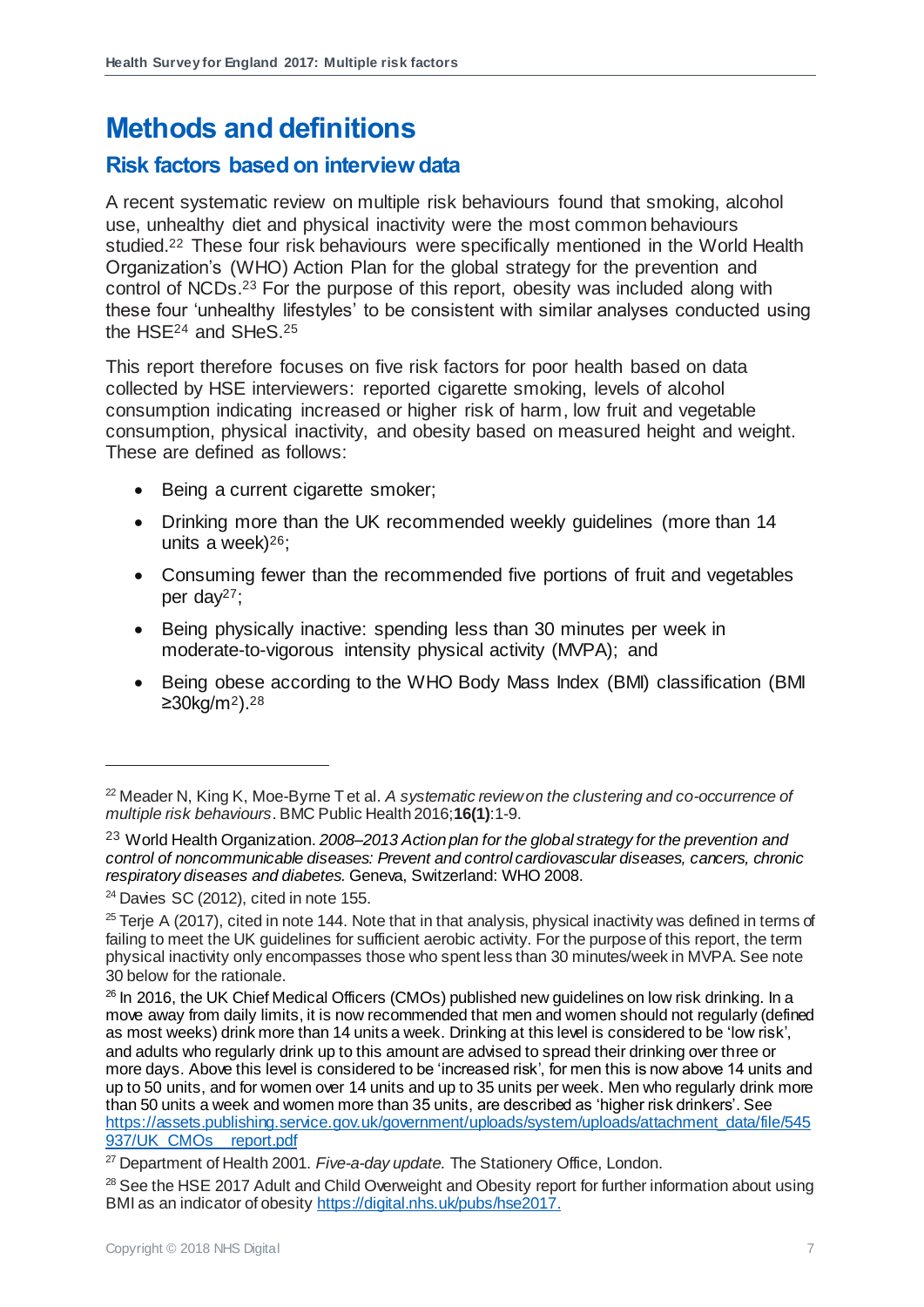Definitions of the risk factors were according to the latest public health recommendations, and matched those used in the HSE 2016 Adult Health Trends report and other HSE topic reports. <sup>29</sup> This approach also enables the findings to be comparable with other similar studies. Due to the different data collected in HSE 2016 and HSE 2017 the definition of risk for physical activity was defined in terms of participants being inactive (spending less than 30 minutes/week in MVPA) rather than failing to meet the UK guidelines for sufficient levels of aerobic activity (less than a minimum of 150 minutes/week in MVPA).<sup>30</sup>

<span id="page-7-1"></span>On each of the five risk factors based on interview data participants were classified as either having no or low risk (score 0) or as being at increased or higher risk (score 1). The scores for each risk variable were summed to assign an overall risk score to participants ranging from 0 (no risk factors) to 5 (having all risk factors). The detailed tables accompanying this report show the proportions of adults with none, one, two, three, four, and five risk factors. In addition, the tables show the proportions of adults with two or more risk factors, and the proportions of adults with three or more risk factors.

#### <span id="page-7-0"></span>**Raised biomarkers based on nurse visit data**

For the purpose of this report, risk factors based on biophysical measurements collected during the nurse-visit were defined as 'uncontrolled' or 'raised' biomarkers (i.e. being above commonly used thresholds for diagnosing disease or identifying individuals at risk of other diseases). The raised biomarkers were defined as follows:

- *Raised blood pressure*: systolic blood pressure (SBP) 140mmHg or above and/or diastolic blood pressure (DBP) 90mmHg or above31;
- *Raised total cholesterol*: total cholesterol equal to or greater than 5mmol/L32; and
- *Raised glycated haemoglobin*: HbA<sub>1c</sub> 48mmol/mol or above.<sup>33</sup>

<sup>&</sup>lt;sup>29</sup> Health Survey for England 2016 Adult health trends

<https://files.digital.nhs.uk/publication/m/0/hse2016-adult-trends.pdf>

<sup>&</sup>lt;sup>30</sup> MVPA data was collected from the full physical activity module in HSE 2016 and from the Short-Form International Physical Activity Questionnaire (IPAQ) in HSE 2017. Risk for this report is defined in terms of inactivity (reported less than 30 minutes/week of MVPA) rather than not meeting UK guidelines for sufficient levels of aerobic activity (less than a minimum of 150 minutes/week of MVPA). Analyses using HSE 2012 data comparing the full module and the Short-Form IPAQ showed that the relative agreement across the two questionnaires was stronger for estimates of inactivity than for sufficient aerobic activity:

Scholes S, Bridges S, Ng Fat L et al. *Comparison of the Physical Activity and Sedentary Behaviour Assessment Questionnaire and the Short-Form International Physical Activity Questionnaire: An Analysis of Health Survey for England Data* PLoS ONE 2016;**11(3)**:e0151647.

<sup>&</sup>lt;sup>31</sup> Joint National Committee on Prevention, Detection, Evaluation and Treatment of High Blood Pressure and the National Blood Pressure Education Program Coordinating committee. *The sixth report of the Joint National Committee on prevention, detection, evaluation, and treatment of high blood pressure*. Archives of Internal Medicine 1997;**157**;2413-2446.

<sup>32</sup> World Health Organization. *Raised Cholesterol: Situation and Trends.* 2015. [www.who.int/gho/ncd/risk\\_factors/cholesterol\\_text/en/](file://///ad.ucl.ac.uk/GroupFolders/FPHS_EPH_HSE_Shared/2%20HSE%202016-19/HSE%202017/Report/Multiple%20risk%20factors/www.who.int/gho/ncd/risk_factors/cholesterol_text/en/)

 $33$  The nurse took blood samples from those who agreed. The second sample, into a tube containing EDTA, was taken to measure glycated haemoglobin (HbA<sub>1c</sub>). This is a measure of the average glucose level in the blood over the preceding two to three months. Levels of 48mmol/mol or above are diagnostic of diabetes. Details of the protocol for taking blood samples and the laboratory analytical methods can be found in the HSE 2017 Methods repor[t https://digital.nhs.uk/pubs/hse2017](https://digital.nhs.uk/pubs/hse2017).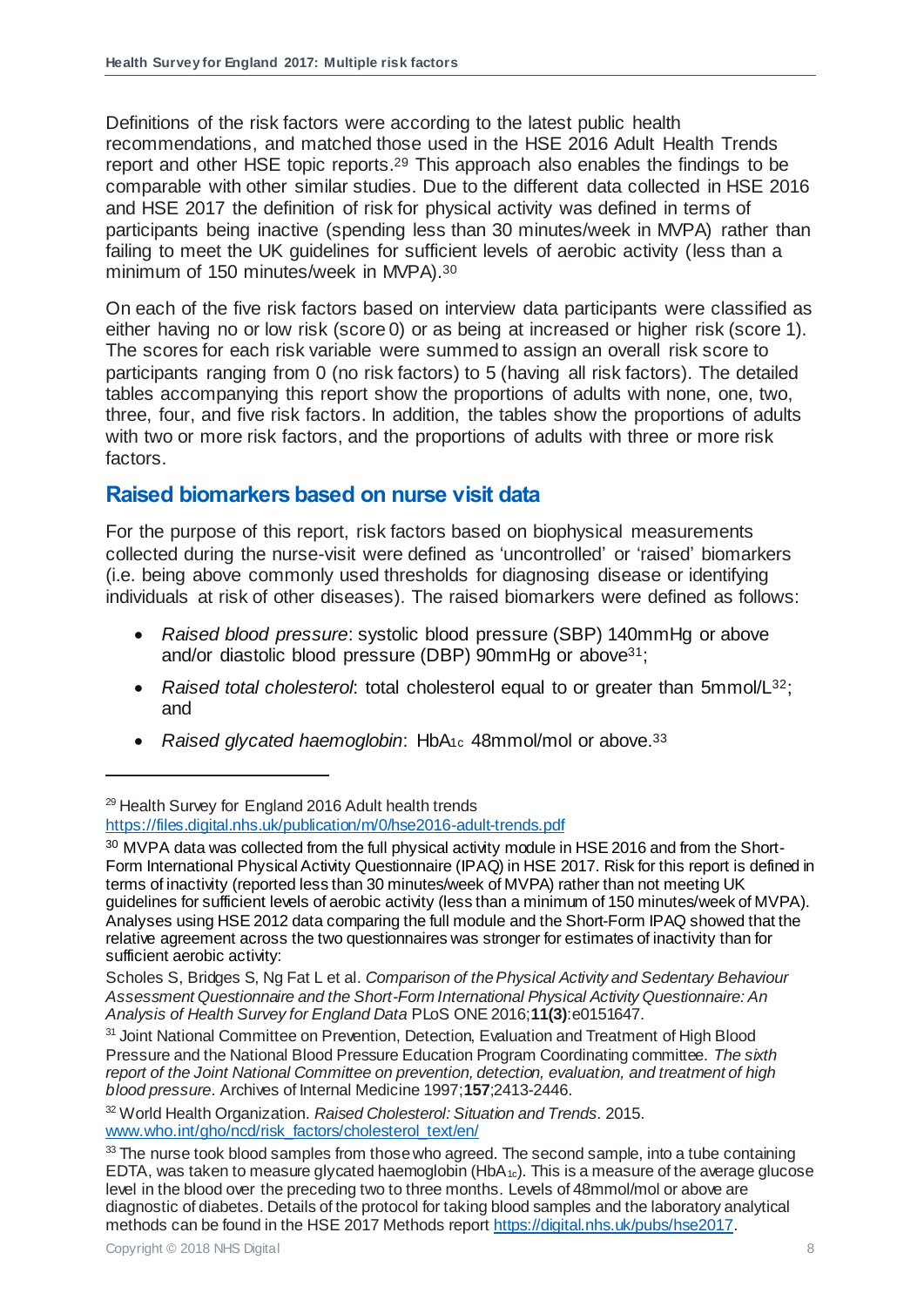On each of the three biomarkers participants were classified as either being nonelevated (score 0) or as being elevated (score 1). The scores for each biomarker were summed to assign an overall risk score to participants ranging from 0 (none of the three biomarkers raised) to 3 (raised levels on each measure). Survey participants were classified for these biological risk factors based on the actual measurements, regardless of whether or not they were taking any medicine to reduce the levels (i.e. these were uncontrolled but not necessarily untreated levels). Persons whose levels of blood pressure, total cholesterol and/or HbA1c were below threshold levels through medication, lifestyle changes or both were not defined as having that risk. The detailed tables accompanying this report show the proportions of adults with none, one, two, or three raised biomarkers. In addition, the tables show the proportions of adults with two or more raised biomarkers.

Analyses presented in this report were based on complete cases (i.e. participants are included in the multiple risk and raised biomarkers derived variables only if they had a valid value for each variable). For most analyses, HSE 2016 and 2017 data were combined to increase the sample size.

#### <span id="page-8-0"></span>**Age-standardisation**

Age-standardised data are presented in this report for some analyses shown in the text, tables and charts where appropriate. Age-standardisation allows comparisons between groups after adjusting for the effects of any differences in their age distributions. For regions, both observed and age-standardised data are provided. Those wishing to ascertain the actual prevalence of multiple risks in each region should use the observed data, while those making comparisons between regions should use the age-standardised data. The comments on region in this report are based on age-standardised results.

#### <span id="page-8-1"></span>**About the survey estimates**

The Health Survey for England, in common with other surveys, collects information from a sample of the population. The sample is designed to represent the whole population as accurately as possible within practical constraints, such as time and cost. Consequently, statistics based on the survey are estimates, rather than precise figures, and are subject to a margin of error, also known as a 95% confidence interval. For example, the survey estimate might be 24% with a 95% confidence interval of 22% to 26%. A different sample might have given a different estimate, but we expect that the true value of the statistic in the population would be within the range given by the 95% confidence interval in 95 cases out of 100.

Where differences are commented on in this report, these reflect the same degree of certainty that these differences are real, and not just within the margins of sampling error. These differences can be described as statistically significant. 34

Confidence intervals are quoted for key statistics within this report and are also shown in more detail in the Excel tables accompanying this report. Confidence intervals are affected by the size of the sample on which the estimate is based. Generally, the larger the sample, the smaller the confidence interval, and hence the more precise the estimate.

*<sup>34</sup>* Statistical significance does not imply substantive importance; differences that are statistically significant are not necessarily meaningful or relevant.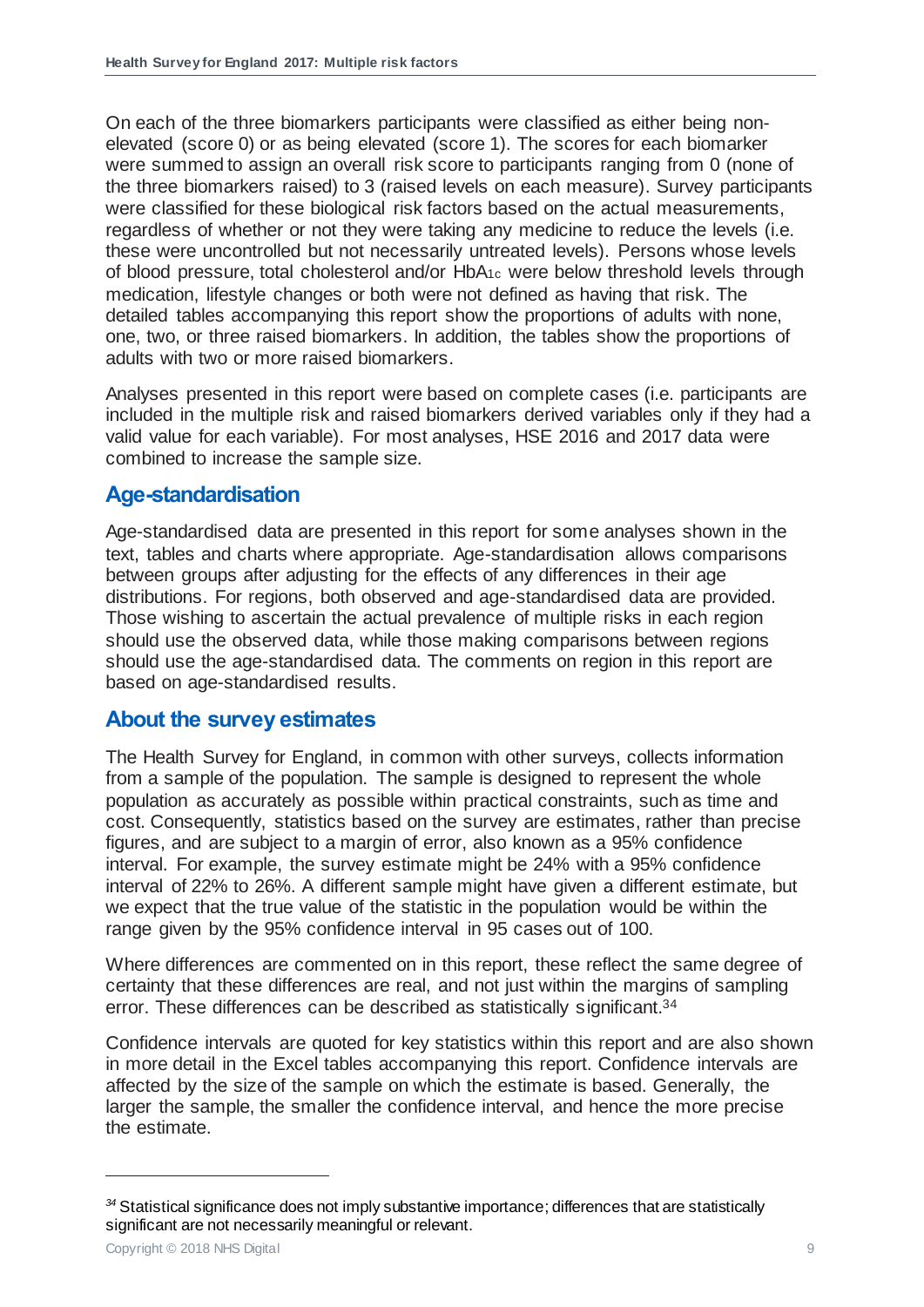# <span id="page-9-0"></span>**Prevalence and combinations of multiple risks**

#### <span id="page-9-1"></span>**Prevalence of multiple risks, by age and sex**

In 2016-17, 13% of adults had no risk factors, and 36% had only one risk. Overall, 32% of adults had a combination of two risks and 19% had three or more. A very small proportion of adults had all five risks (below 1%).

Figure 1, Table 1



**Figure 1: Prevalence of multiple risks based on interview data**

Prevalence of multiple risks was higher in men than in women. 54% of men and 47% of women had two or more risks; 21% of men and 17% of women had three or more risks. Survey estimates are subject to a margin of error. It is likely that the proportion of men with two or more risks is between 53% and 56%, and the proportion of women with two or more risks is between 46% and 49%.

The proportions of adults with two or more risks increased with age from 41% in those aged 16 to 24 to 55% in those aged 45 to 54, and were at a broadly similar level thereafter. The prevalence of multiple risks was similar for men and women in the youngest and oldest age groups. In contrast, the prevalence of multiple risks was higher in men than in women between the ages of 25 and 74. For example, 54% of men aged 35 to 44 had two or more risks, compared with 43% of women.

Figure 2, Table 1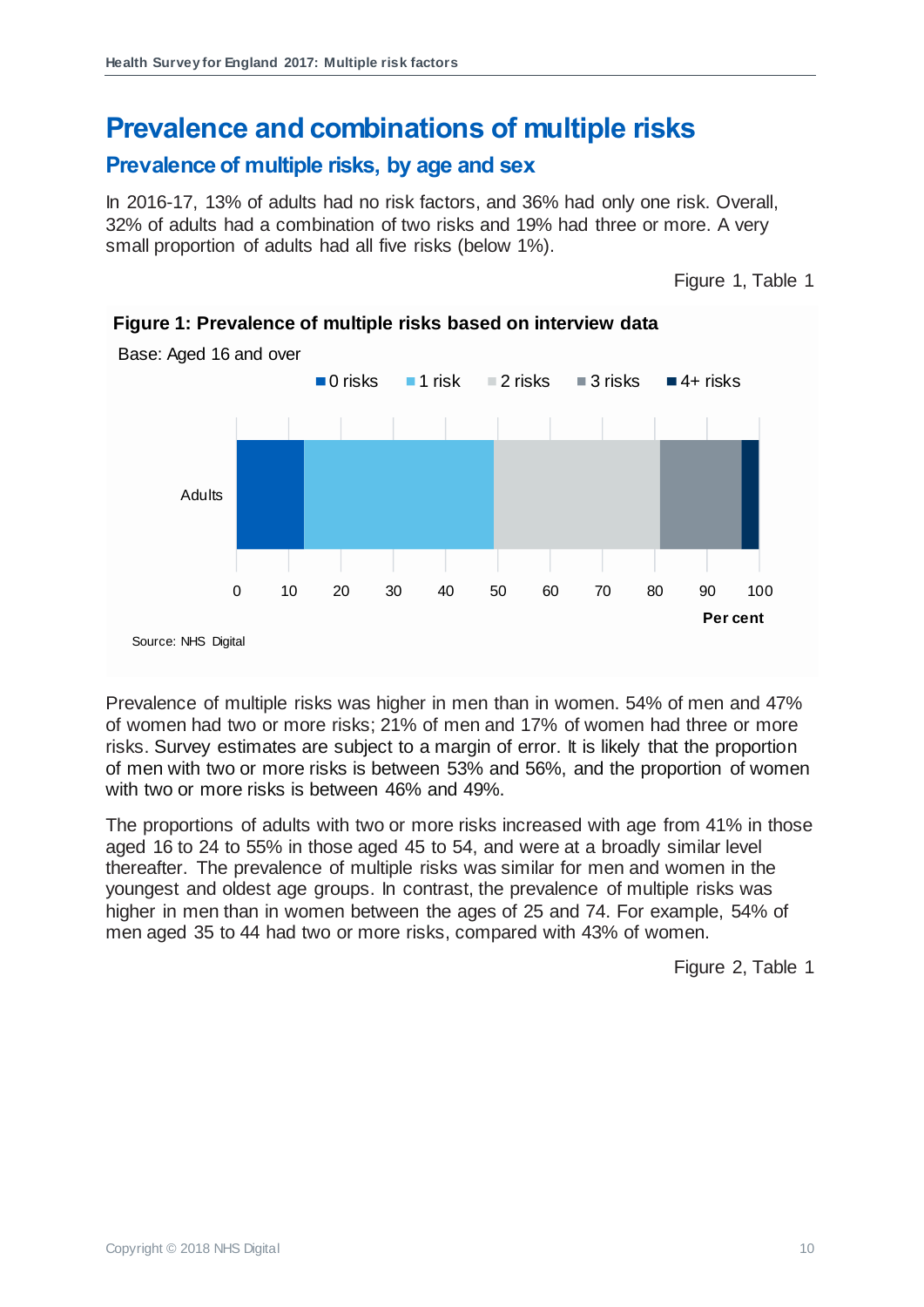

#### Figure 2: Prevalence of multiple risks based on interview data. by age and sex

#### <span id="page-10-0"></span>**Combinations of risk types, by age and sex**

Overall, 17% of adults were current smokers, 21% were physically inactive, 23% drank more than 14 units of alcohol a week, and 27% were obese. While each of these risk types comprised a minority of adults, a majority, 72%, of adults consumed fewer than the recommended five portions of fruit and vegetables per day. 35,36

Figure 3 shows the combinations of risk types by sex. <sup>37</sup> Overall, 35% of men and 38% of women had only one risk. The most prevalent single risk was consuming fewer than the recommended five portions of fruit and vegetables per day (24% of men and 26% of women). Other common single risks were drinking more than 14 units of alcohol a week (4% of men and 3% of women) and obesity (3% of men and 5% of women).

 $37$  Figure 3 shows only the combinations of risk types with a sex-specific prevalence of at least 1%.

 $35$  These proportions were based on the survey participants with full information ('complete cases') analysed for this topic report, so may differ from figures published in the other reports and are not definitive.

<sup>36</sup> The differences in the proportions of adults in each risk category are reflected in the proportions in each combined risk category.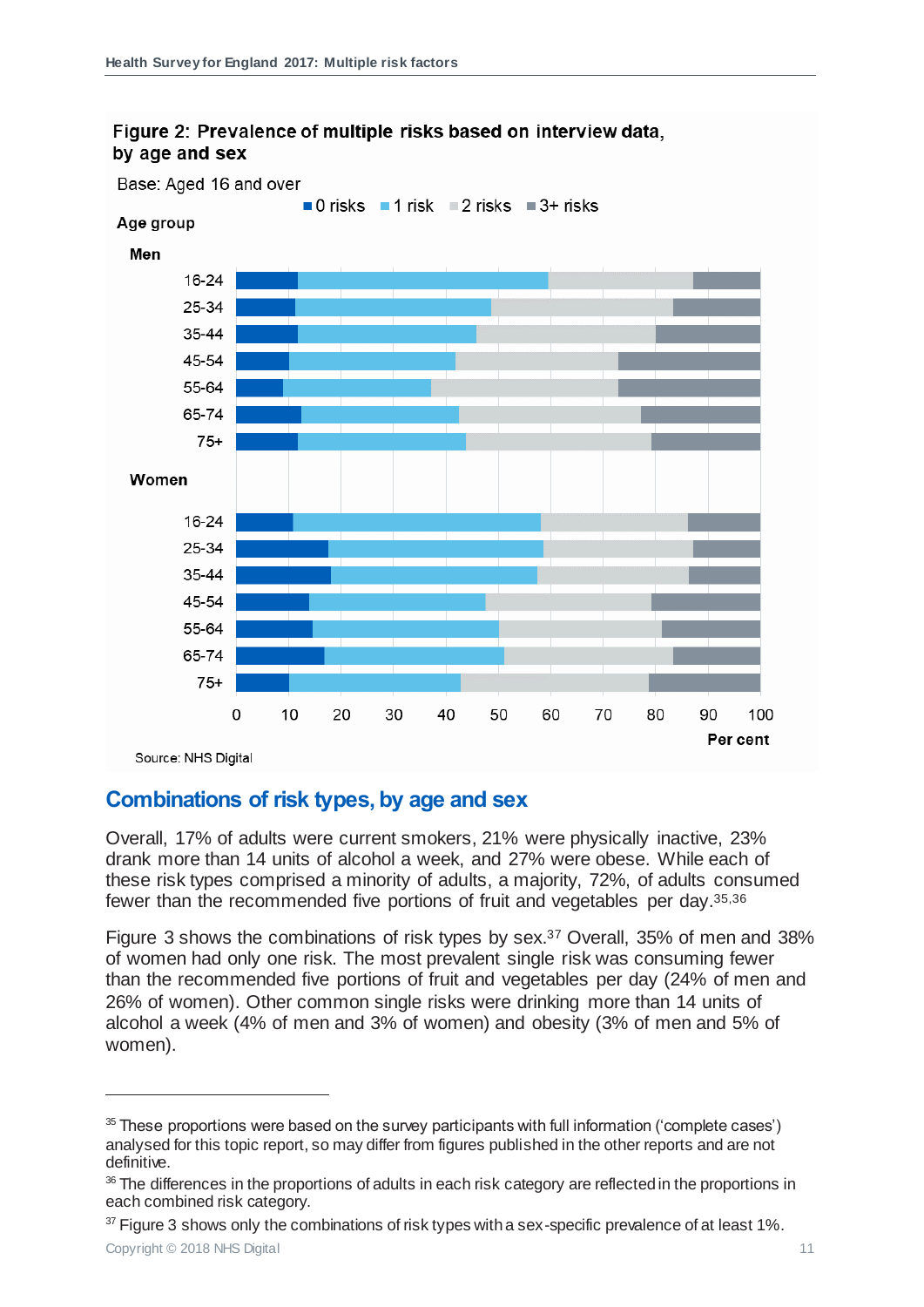33% of men and 31% of women had two risks. The most common combination of two risks among men was drinking over the recommended weekly limit and consuming fewer than five portions of fruit and vegetables per day (10%). Among women, the most common combination of two risks was consuming fewer than five portions of fruit and vegetables per day and being obese (10%).

Overall, 17% of men and 14% of women had three risks. Combinations of drinking over the recommended weekly limit and low fruit and vegetable consumption with another factor were the most prevalent among men (4% for both obesity and smoking as the third risk). A similar proportion of women exhibited the three risks of low fruit and vegetable consumption, inactivity, and obesity (5%).

Figure 3, Table 2



F: Low **F**ruit and vegetable consumption; A: above weekly **A**lcohol consumption limit; O: **O**besity; S: **S**moking; P: **P**hysical inactivity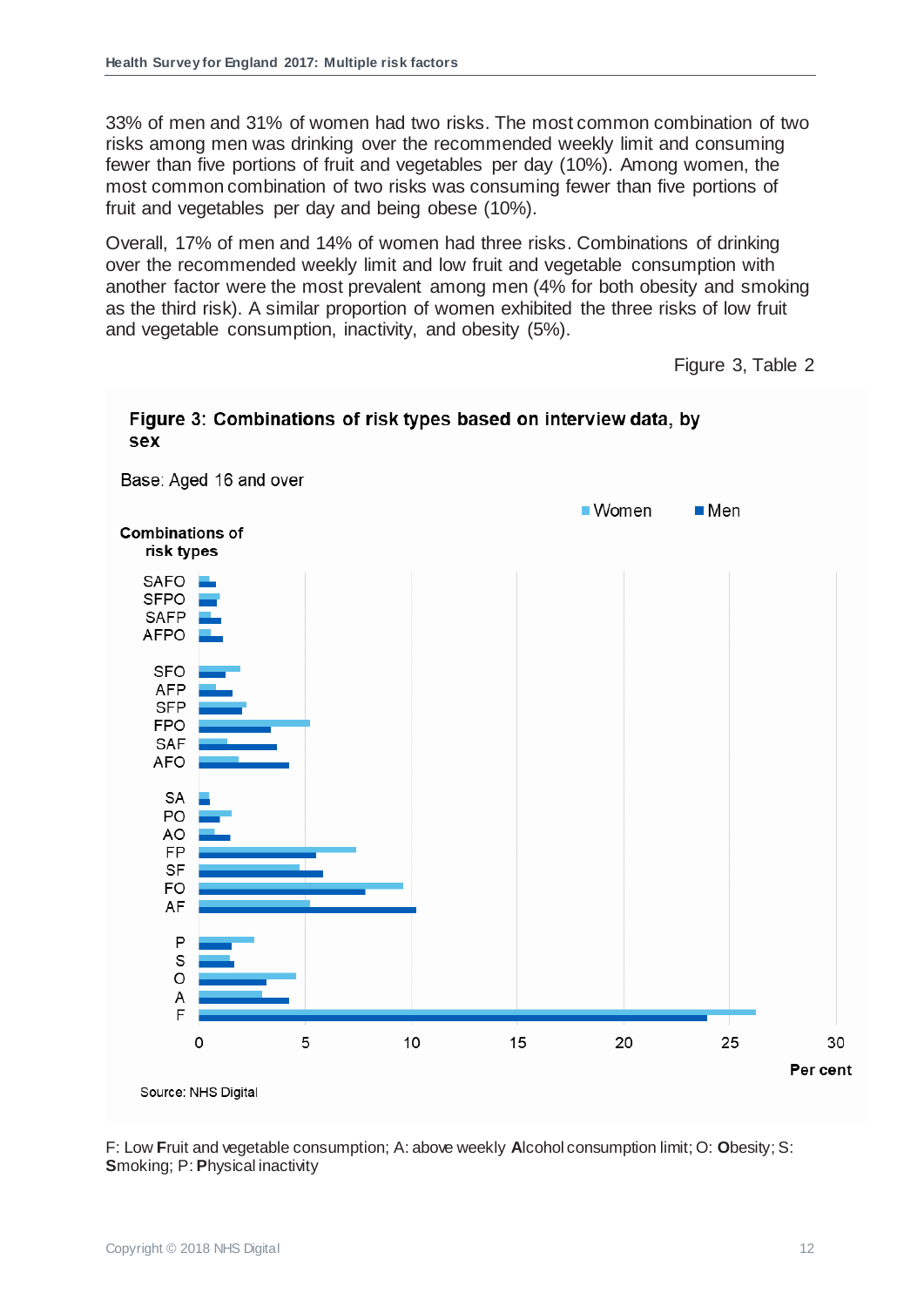#### <span id="page-12-0"></span>**Prevalence of multiple risks, by region**

The age-standardised proportions of adults with multiple risks varied between regions. The proportion of adults with two or more risks was highest in the West Midlands (58%) and lowest in London (43%). This pattern by region was broadly similar for the proportions with three or more risks.



#### <span id="page-12-1"></span>**Prevalence of multiple risks, by equivalised household income**

The age-standardised proportions of adults with multiple risks varied by equivalised household income. <sup>38</sup> The proportion of adults with three or more risks was 13% in the highest income households, compared with 26% in the lowest income households.

The variation in the proportions between income groups was larger in women than in men. For example, 46% of men in the highest income households had two or more risks, compared with 62% of men in the lowest income households. Among women, 34% in the highest income households had two or more risks, compared with 60% of women in the lowest income households. This pattern by income was broadly similar for the proportions with three or more risks.

<sup>&</sup>lt;sup>38</sup> Equivalised household income, takes into account the number of adults and dependent children in the household as well as overall household income. Households are divided into quintiles (fifths) based on this measure.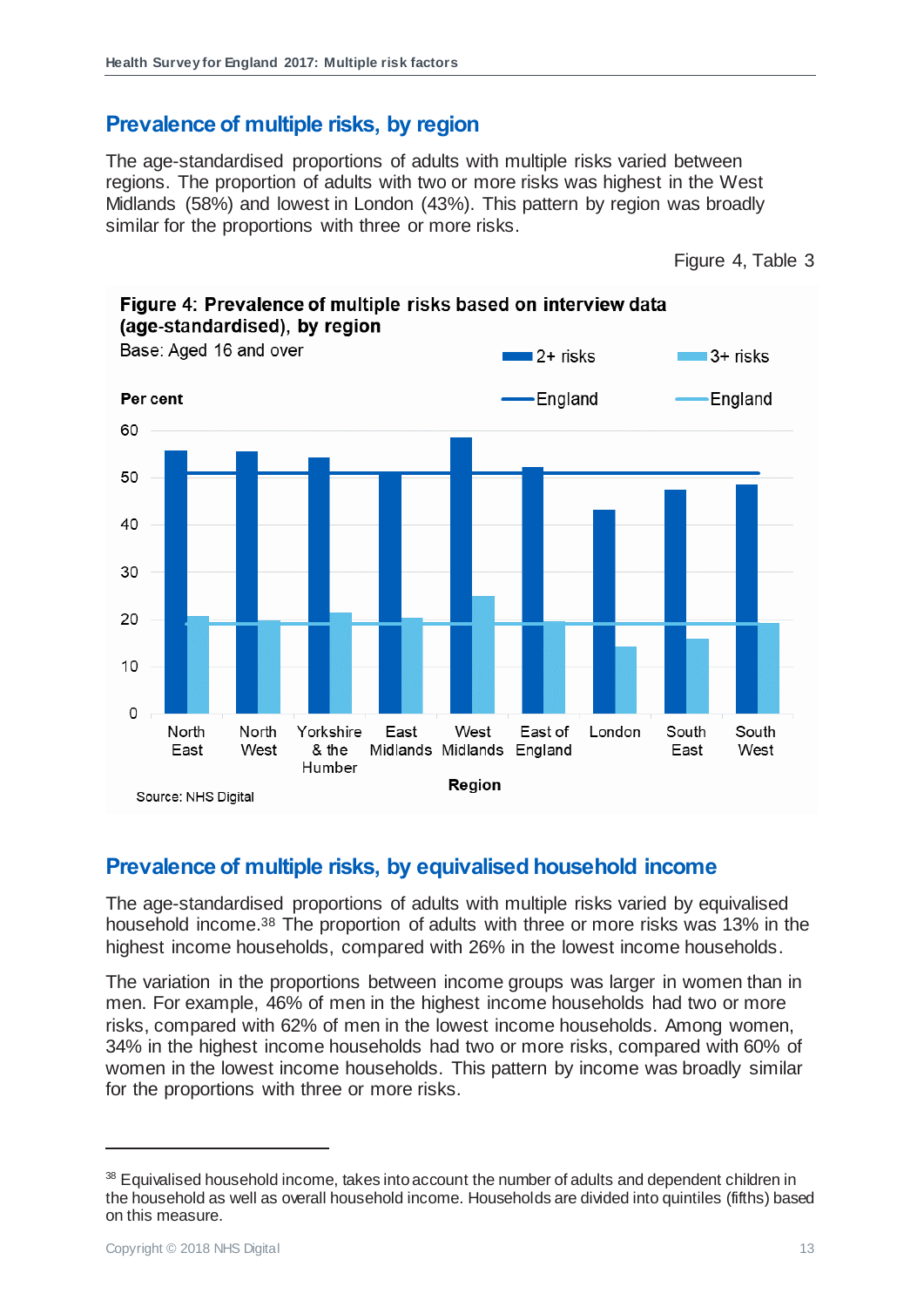Figure 5, Table 4



#### Figure 5: Prevalence of multiple risks based on interview data (age-standardised), by equivalised household income and sex

#### <span id="page-13-0"></span>**Prevalence of multiple risks, by Index of Multiple Deprivation**

The English Indices of Deprivation 2015, which measure and rank local levels of deprivation, are calculated by the Department for Communities and Local Government. The indices are based on 37 indicators, across seven domains of deprivation.<sup>39</sup> The Index of Multiple Deprivation (IMD) is a measure of the overall deprivation experienced by people living in a neighbourhood.<sup>40</sup>

In this publication, IMD rankings have been split into quintiles (fifths). The lowest quintile indicates the lowest levels of deprivation; the highest quintile indicates that the

L

<sup>39</sup> The seven domains used to calculate IMD are: income deprivation; employment deprivation; health deprivation and disability; education; skills and training deprivation; crime; barriers to housing and services; and living environment deprivation.

<sup>40</sup> Department for Communities and Local Government. *The English Indices of Deprivation 2015,* London, 2015.

[https://www.gov.uk/government/uploads/system/uploads/attachment\\_data/file/465791/English\\_Indices](https://www.gov.uk/government/uploads/system/uploads/attachment_data/file/465791/English_Indices_of_Deprivation_2015_-_Statistical_Release.pdf) of Deprivation 2015 - Statistical Release.pdf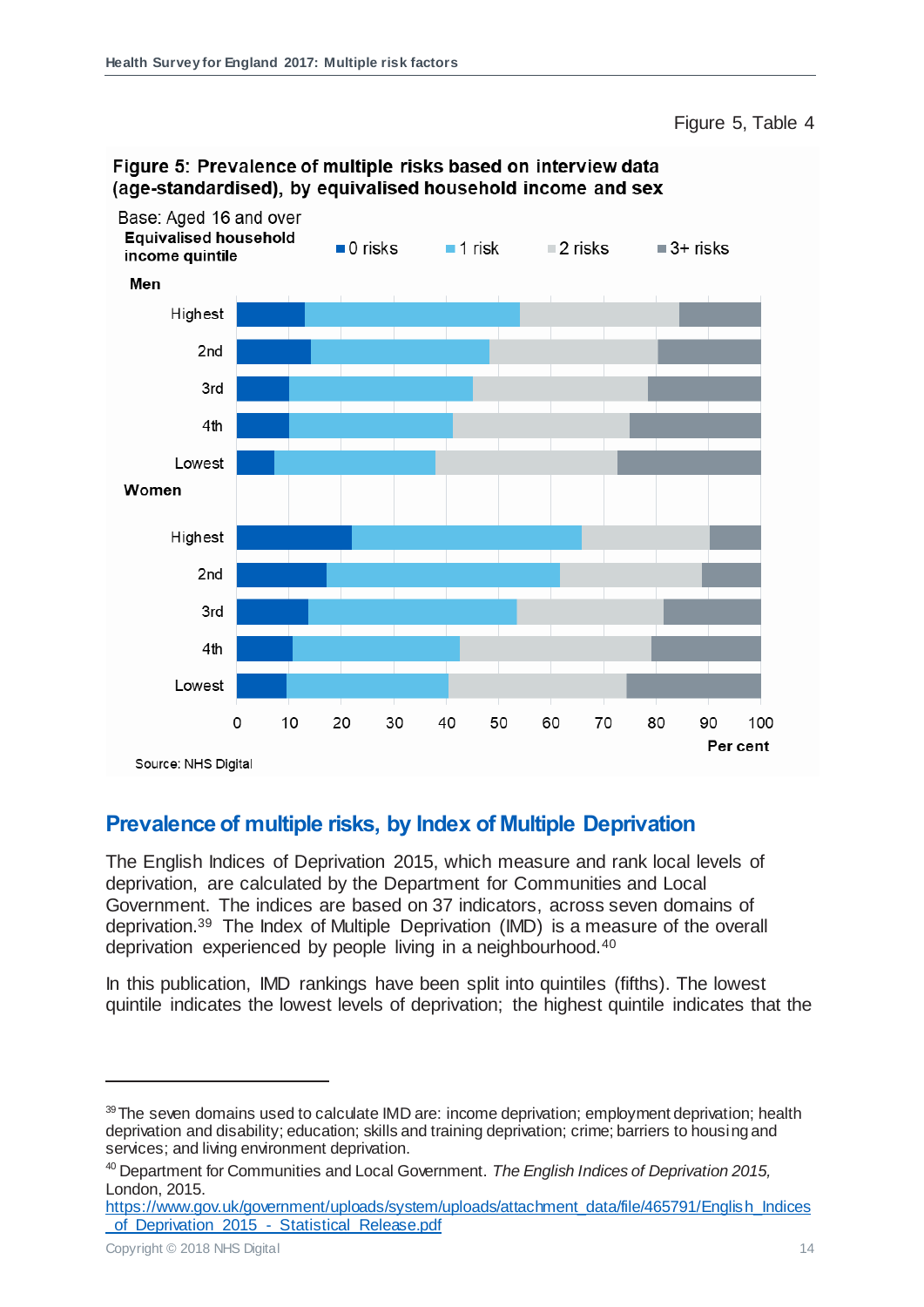neighbourhood experiences the highest levels of deprivation. Not everyone who lives in a deprived neighbourhood will be deprived themselves.

The prevalence of multiple risks varied by area deprivation. The proportion of adults with three or more risks was 14% in the least deprived quintile, compared with 27% in the most deprived quintile. The variation in the proportions between IMD quintiles was larger in women than in men. For example, 48% of men in the least deprived quintile had two or more risks, compared with 64% of men in the most deprived quintile. Among women, 37% in the least deprived quintile had two or more risks, compared with 62% of women in the most deprived quintile. This pattern by IMD was broadly similar for the proportions with three or more risks.

Figure 6, Table 5



#### Figure 6: Prevalence of multiple risks based on interview data (age-standardised), by Index of Multiple Deprivation and sex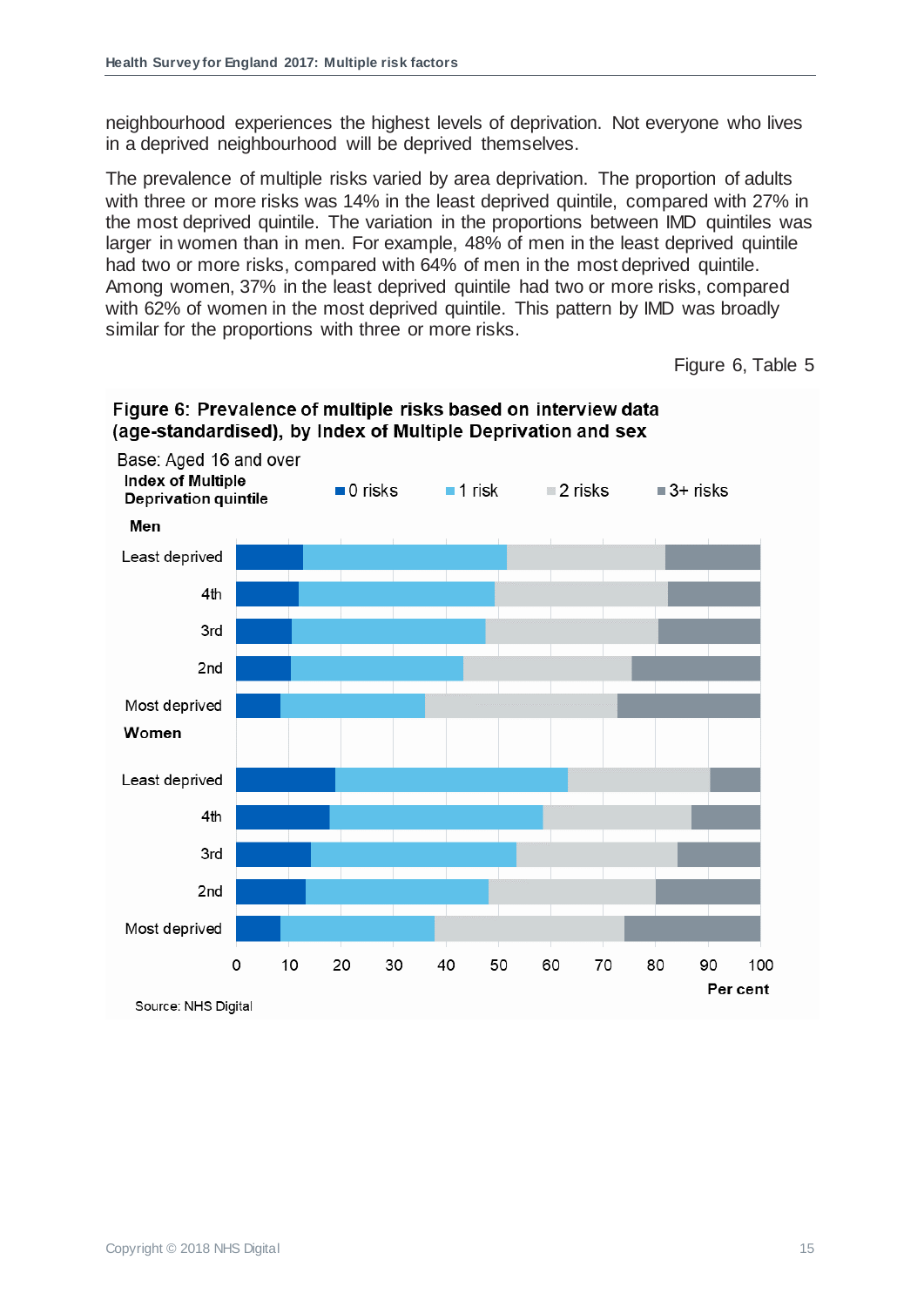Previous HSE reports on cigarette smoking<sup>41</sup> and fruit and vegetable consumption<sup>42</sup> have shown that the prevalence of each of these individual risk factors is generally higher among adults in the lowest income households. Conversely, risky alcohol consumption (i.e. exceeding 14 units a week) is higher in higher income households than in lower income households.<sup>43</sup> Physical activity<sup>44</sup> and fruit and vegetable consumption are generally higher among adults in less deprived neighbourhoods. [42](#page-15-1) Obesity varies by area deprivation in women but not in men.<sup>45</sup>

#### <span id="page-15-0"></span>**Prevalence of multiple risks, by ethnicity**

Table 7 shows the prevalence of multiple risk factors by ethnicity. Ethnicity is presented in three categories: White, Black, and Asian (including Chinese). Analyses of multiple risk factors by ethnicity were limited to persons aged 25 to 64, due to small numbers at lower and older ages within the Black and Asian groups. The 'Mixed' category was not included in this table as most are young, as well as coming from a range of backgrounds. The 'other' category is small and likely to be composed of individuals from a variety of different backgrounds, and so has been omitted from the analysis.

After controlling for age, the proportions of adults aged 25 to 64 with multiple risks were highest among adults in the White group. 53% of adults in the White group had two or more risks, compared with 48% of adults in the Black group and 38% of adults in the Asian group.

<span id="page-15-1"></span>Figure 7, Table 6

<https://files.digital.nhs.uk/publicationimport/pub22xxx/pub22610/hse2015-adult-smo.pdf>

<sup>42</sup> Roberts C. *Fruit and vegetable consumption*. Chapter 7 in Craig R, Mindell J (eds). *Health Survey for England 2013*. Health and Social Care Information Centre, Leeds, 2014, available via <https://files.digital.nhs.uk/publicationimport/pub16xxx/pub16076/hse2013-ch7-fru-veg-com.pdf>

<https://files.digital.nhs.uk/publicationimport/pub22xxx/pub22610/hse2015-adult-alc.pdf>

L

<sup>41</sup> Ng Fat L. *Health Survey for England 2015*. *Adult cigarette smoking*. Health and Social Care Information Centre, Leeds, 2016, available via

<sup>43</sup> Brown L. *Adult alcohol consumption*. *Health Survey for England 2015*. Health and Social Care Information Centre, Leeds, 2016, available via

<sup>44</sup> Scholes S. *Physical activity in adults*. *Health Survey for England 2016*. NHS Digital, Leeds, 2017, available via [https://files.digital.nhs.uk/publication/m/3/hse16-adult-phy-act.pdf.](https://files.digital.nhs.uk/publication/m/3/hse16-adult-phy-act.pdf)

<sup>45</sup> Conolly A and Saunders C. *Adult overweight and obesity*. *Health Survey for England 2016*. Health and Social Care Information Centre, Leeds, 2017, available via <https://files.digital.nhs.uk/publication/m/6/hse2016-adult-obe.pdf>.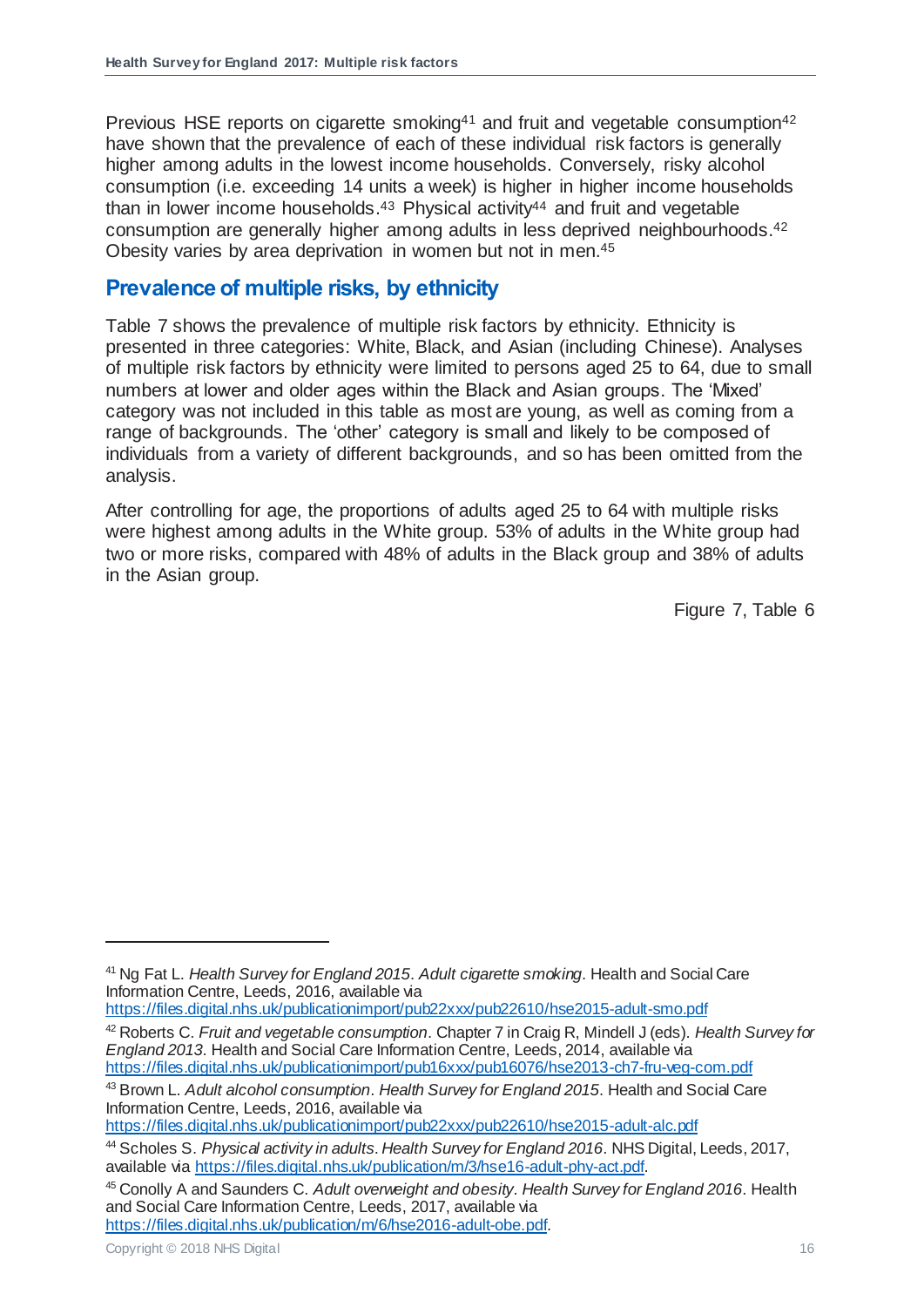

#### Figure 7: Prevalence of multiple risks based on interview data (age-standardised), by ethnicity

#### <span id="page-16-0"></span>**Prevalence of multiple risks, by doctor-diagnosed cardiovascular disease**

Participants were classified as ever having any CVD if they responded 'Yes' to any of the questions indicating doctor-diagnosed angina, myocardial infarction (MI), stroke, abnormal heart rhythm, a heart murmur, or 'other doctor-diagnosed cardiovascular condition'.<sup>46</sup> Information on the number of multiple risks by CVD status is shown using data from the 2017 HSE only as the questions on CVD were not asked in the 2016 HSE. This analysis was based on participants aged 35 and over due to the low prevalence of CVD among younger adults.

In 2017, the age-standardised proportion of adults aged 35 and over with multiple risks was higher among adults with CVD. For instance, 61% of adults with CVD had two or more risks, compared with 51% of adults without CVD. A similar pattern was observed for three or more risks. 30% of adults with CVD had three or more risks, compared with 19% of adults without CVD.

Table 7

<sup>46</sup> See the HSE 2017 report on Cardiovascular disease for further information about CVD. <https://digital.nhs.uk/pubs/hse2017>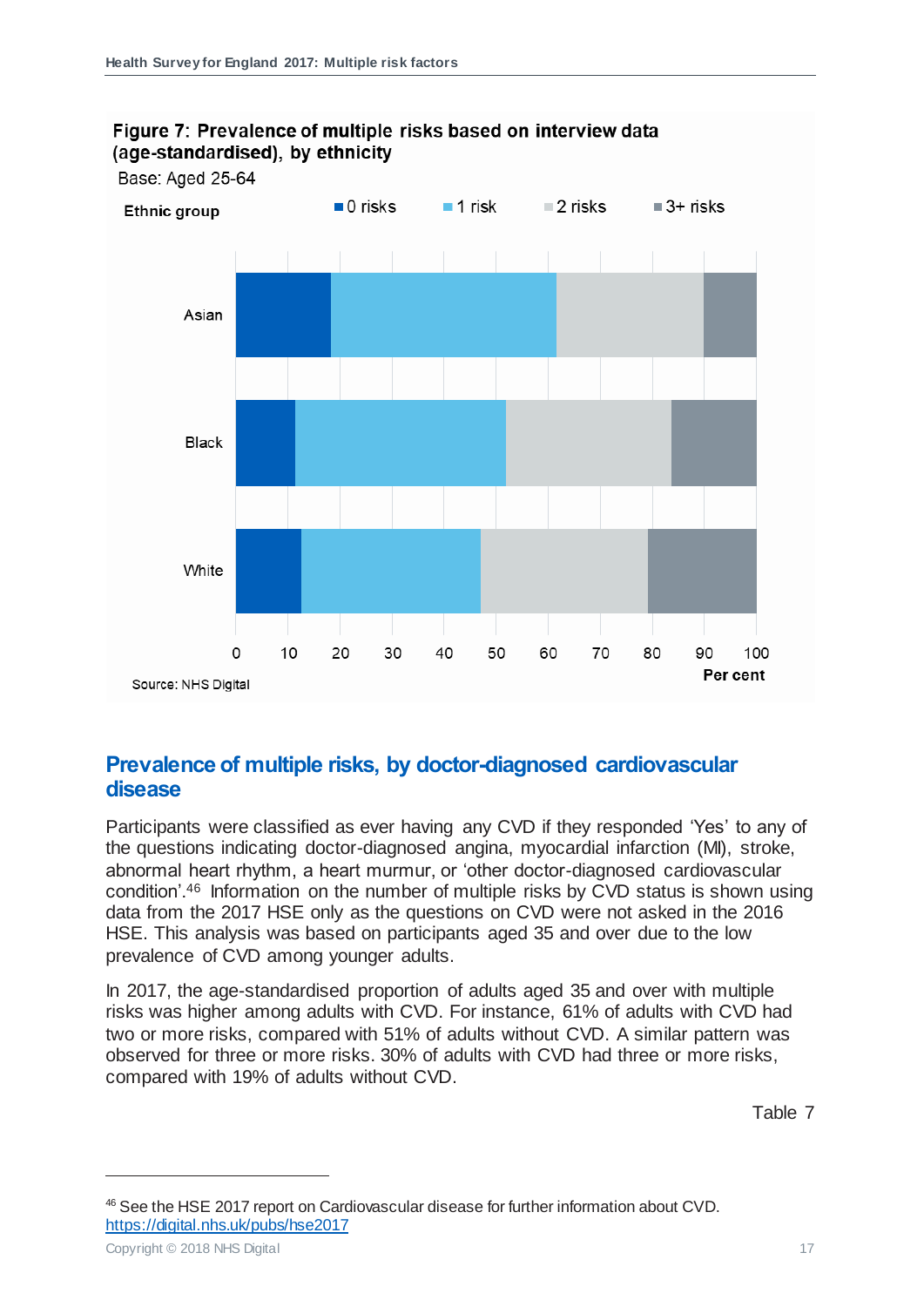#### <span id="page-17-0"></span>**Prevalence of multiple risks, by longstanding mental or other condition**

Participants in the HSE were asked whether they had any physical or mental health conditions lasting or expected to last 12 months or more. Those who reported such a condition were asked whether it limited their daily activities in any way. Those participants who described their longstanding illness through terms such as 'mental illness', 'anxiety' or 'depression' were classified as having a longstanding mental condition. Table 8 shows the prevalence of multiple risk factors by longstanding mental or other conditions.<sup>47</sup> Three categories of longstanding condition were defined:

- Longstanding mental condition (limiting or non-limiting);
- Longstanding illness or condition but no mental condition (limiting or nonlimiting); and
- No longstanding illness or condition.

Participants with a longstanding mental condition may also have reported a physical disorder.

The age-standardised proportion of adults with multiple risks were higher for adults reporting any physical or mental health conditions lasting or expected to last 12 months or more. 68% of those with a longstanding mental condition had two or more risks, compared with 54% of those with a longstanding illness or physical condition but no mental condition and 46% of adults with no longstanding physical or mental health condition. A similar pattern was observed for three or more risks.

Figure 8, Table 8

<sup>&</sup>lt;sup>47</sup> Questions on longstanding illness were asked in HSE 2016 and HSE 2017. The 12-item General Health Questionnaire (GHQ-12) and the EQ-5D health questionnaire were only available for single years (HSE 2016 and HSE 2017 respectively) and so were not used in this report.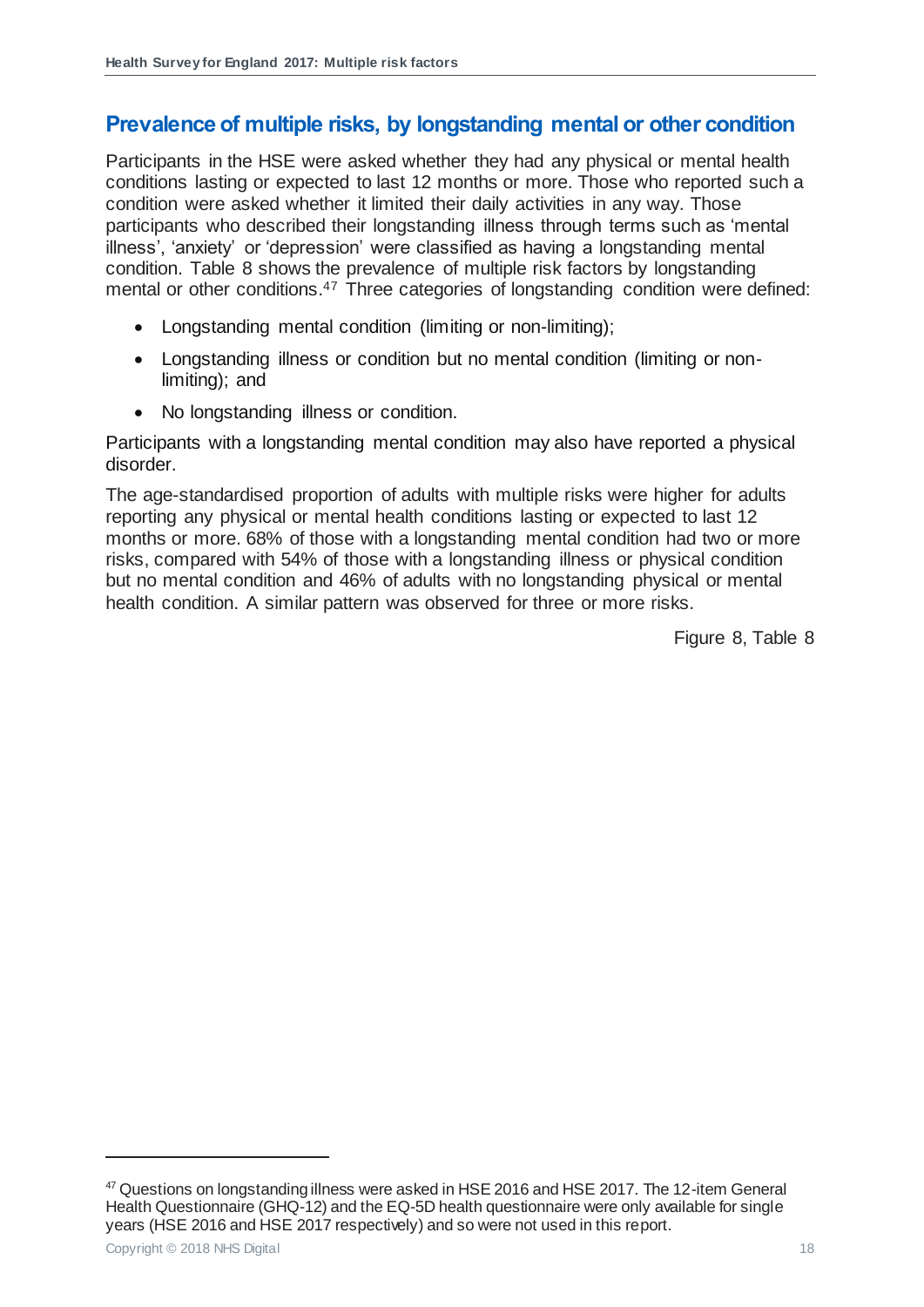

#### Figure 8: Prevalence of multiple risks by longlasting mental or other condition (age-standardised)

## <span id="page-18-0"></span>**Prevalence and combinations of multiple raised biomarkers**

#### <span id="page-18-1"></span>**Prevalence of multiple raised biomarkers, by age and sex**

In 2016-17, 41% of adults had no raised biomarkers; 46% had only one of the three, and 12% had two. A very small proportion of adults had all three (1%).

For both men and women, there was marked variation by age in the prevalence of two or more raised biomarkers. It was higher for men than for women between the ages of 25 and 44, and higher for women than men among those aged 65 and over.

Figure 9, Table 9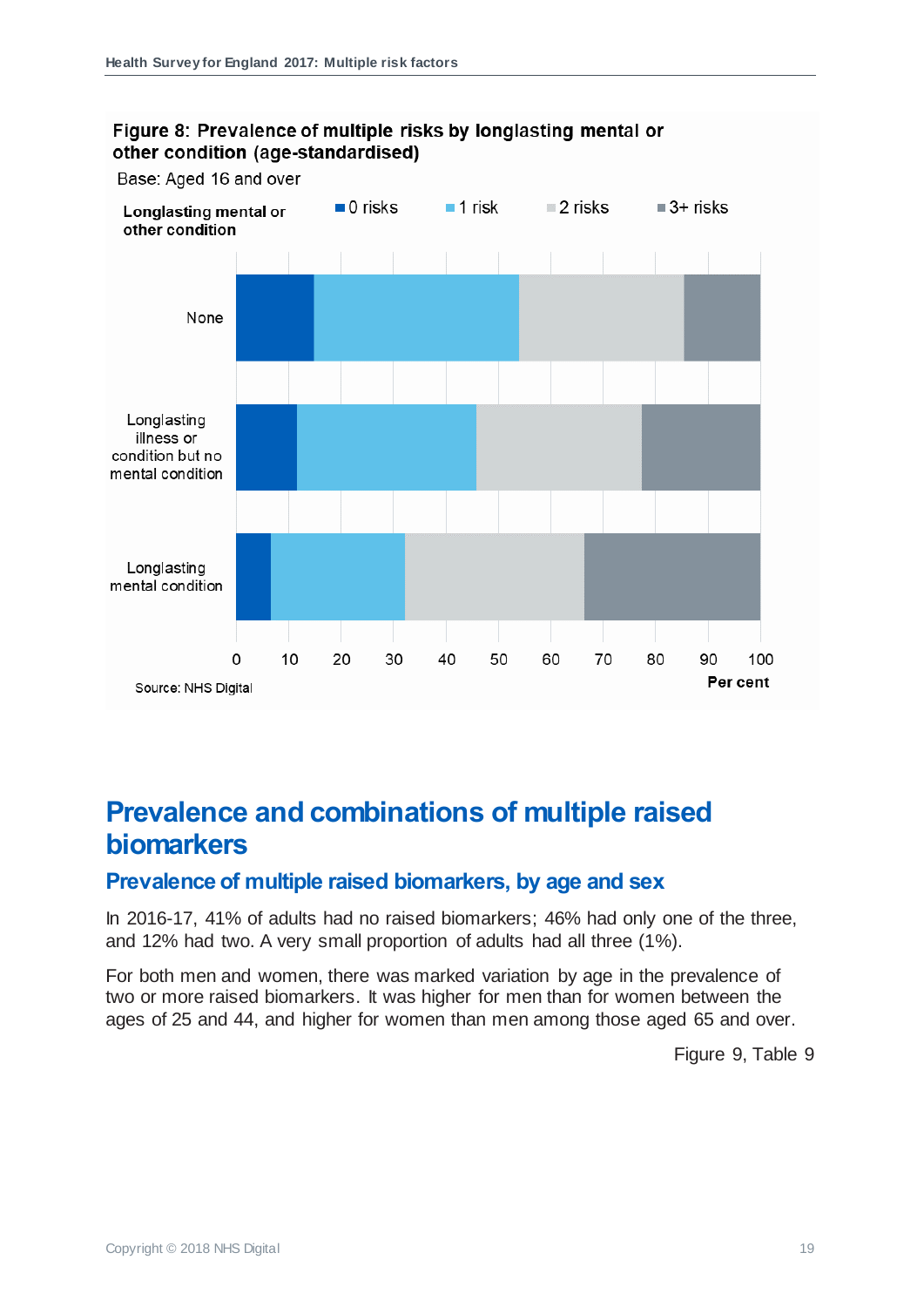#### **Figure 9: Prevalence of multiple raised biomarkers, by age and sex**



Base: Aged 16 and over with valid blood tests

#### <span id="page-19-0"></span>**Combinations of multiple raised biomarkers, by age and sex**

Among survey participants with valid data for all three biomarkers, 7% had raised glycated haemoglobin, 17% had raised blood pressure, and 50% had raised total cholesterol.48,49

Figure 10 shows the combinations of raised biomarkers by sex. Overall, 46% of both sexes had one raised biomarker only. The most prevalent single risk was raised total cholesterol (36% of men and 39% of women). Smaller proportions had raised blood pressure only (6% of men and 4% of women) and raised glycated haemoglobin only (4% of men and 2% of women). The most common combination of two uncontrolled biomarkers was raised blood pressure and raised total cholesterol (10% for men and women).

The prevalence of having both raised blood pressure and raised total cholesterol followed different age patterns for men and women, as is shown in Figure 11. The

L

<sup>&</sup>lt;sup>48</sup> These proportions may differ from figures published in the other reports and are not definitive. <sup>49</sup> The differences in these proportions are reflected in the proportions with two or three raised biomarkers.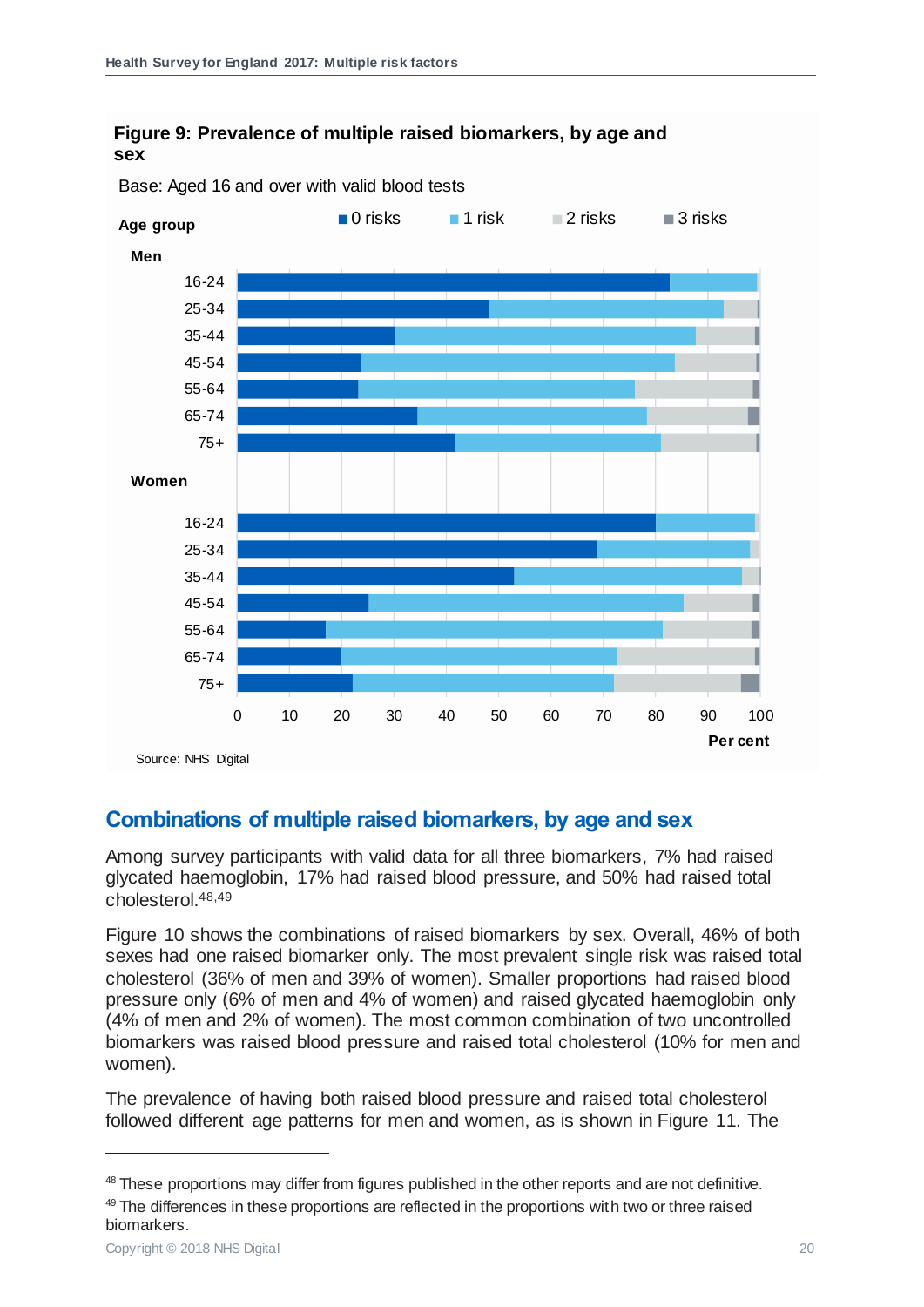prevalence of having raised blood pressure and raised cholesterol was higher for men than for women between the ages of 25 and 64. From the age of 65, the prevalence of having raised blood pressure and raised total cholesterol was higher for women than for men.

Figures 10 and 11, Table 10



#### **Figure 10: Combinations of raised biomarkers, by sex**

C: Raised total **C**holesterol; B: Raised **B**lood pressure; G: Raised **G**lycated haemoglobin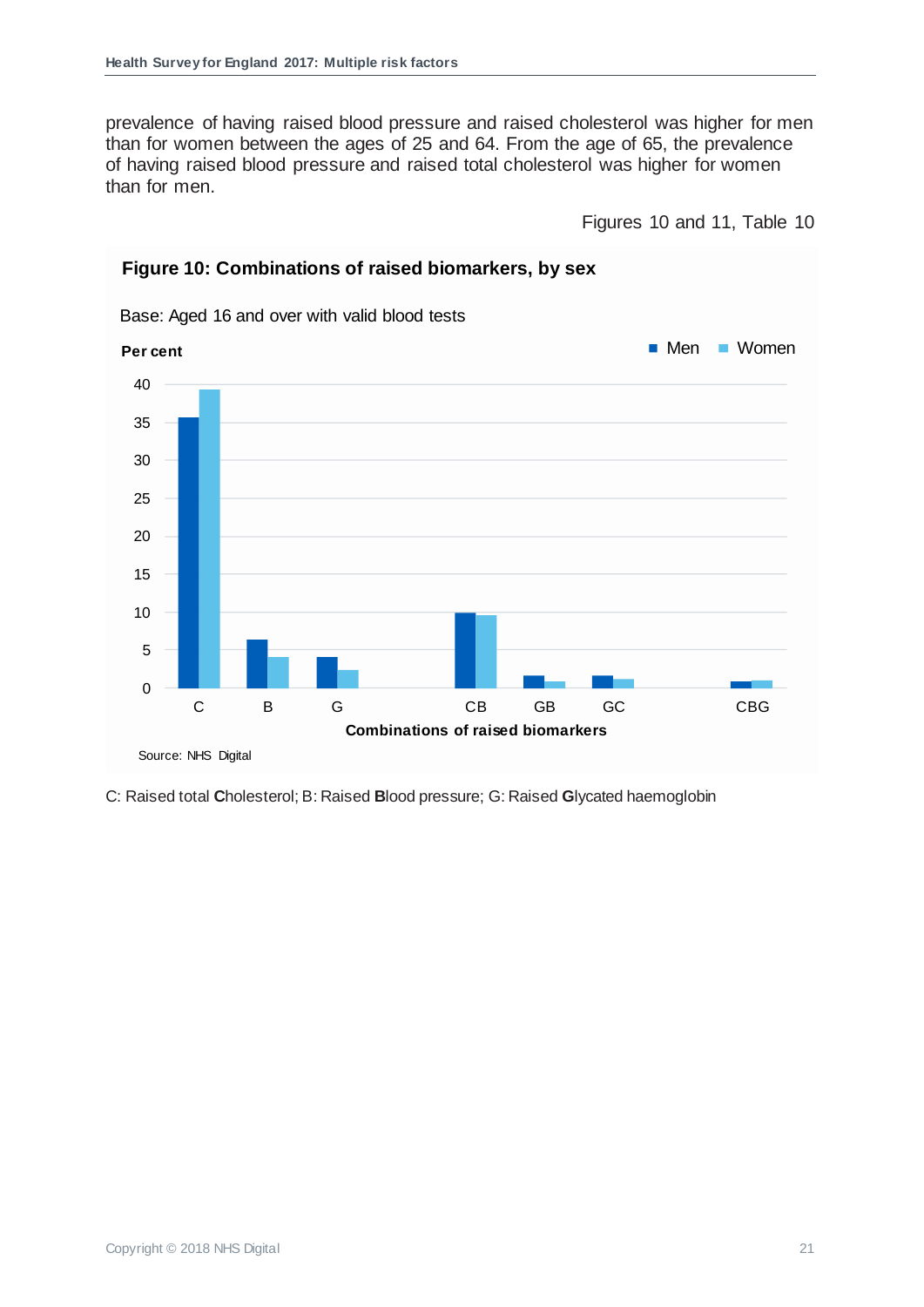

#### **Figure 11: Prevalence of raised blood pressure and raised total cholesterol, by age and sex**

#### <span id="page-21-0"></span>**Prevalence of multiple raised biomarkers, by population subgroups**

The age-standardised prevalence of multiple raised biomarkers was similar across regions: the apparent differences are within the margins of error which apply to this survey sample. The proportions also were similar across equivalised household income, neighbourhood deprivation (IMD), CVD status, and longstanding mental or physical conditions.

Tables 11 to 15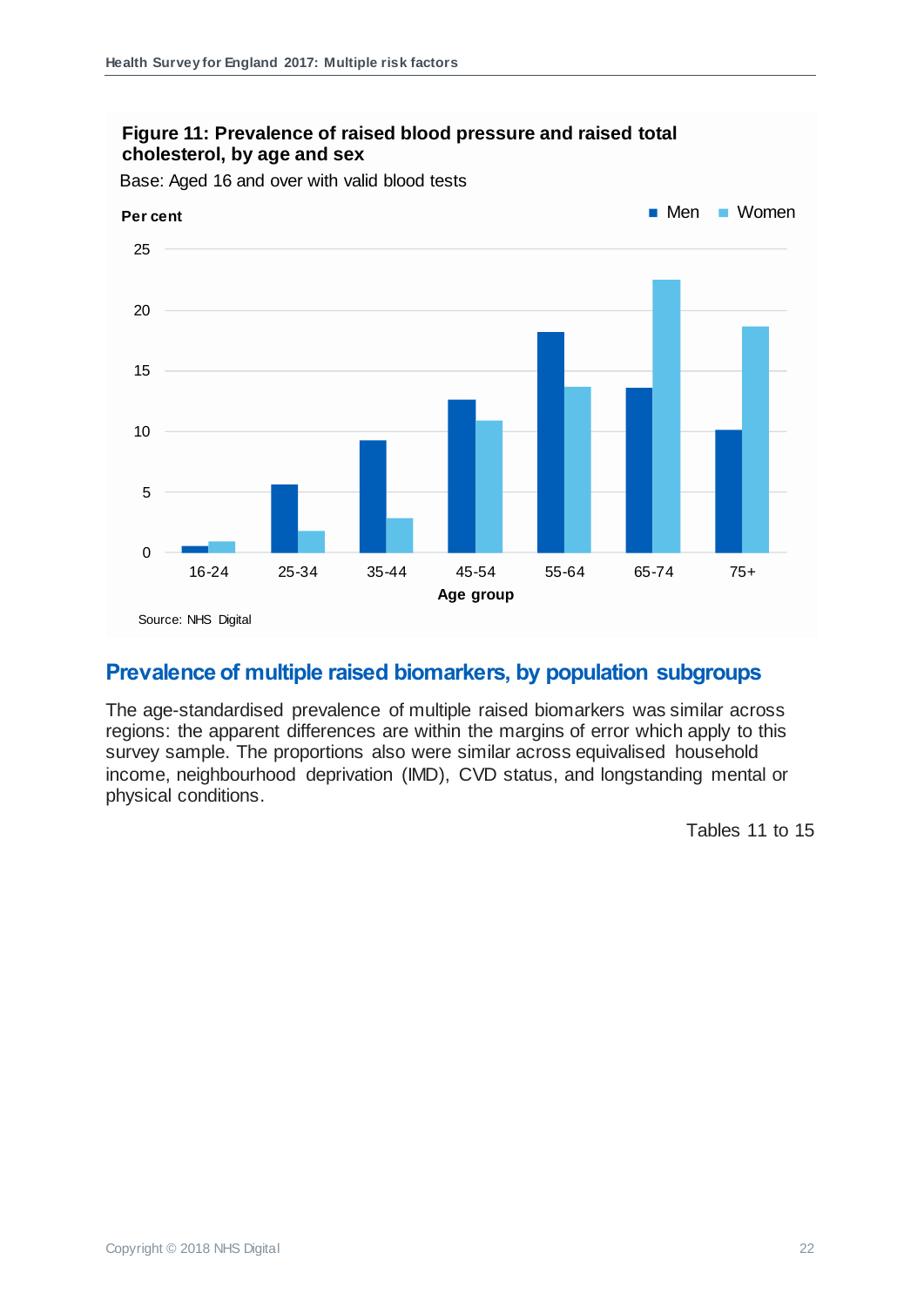#### <span id="page-22-0"></span>**Prevalence of multiple raised biomarkers, by number of risks based on interviewer data**

Adults with multiple risk factors based on interviewer data<sup>50</sup> were more likely to have multiple raised biomarkers. The proportion of adults with multiple raised biomarkers (two or more) was 22% among those with three or more risk factors and 14% among those with two risks, compared with 8% and 10% among those with no risks or a single risk factor respectively.

Figure 12, Table 16



<sup>50</sup> Cigarette smoking, levels of alcohol consumption indicating increased or higher risk of harm, obesity, low fruit and vegetable consumption, and physical inactivity.